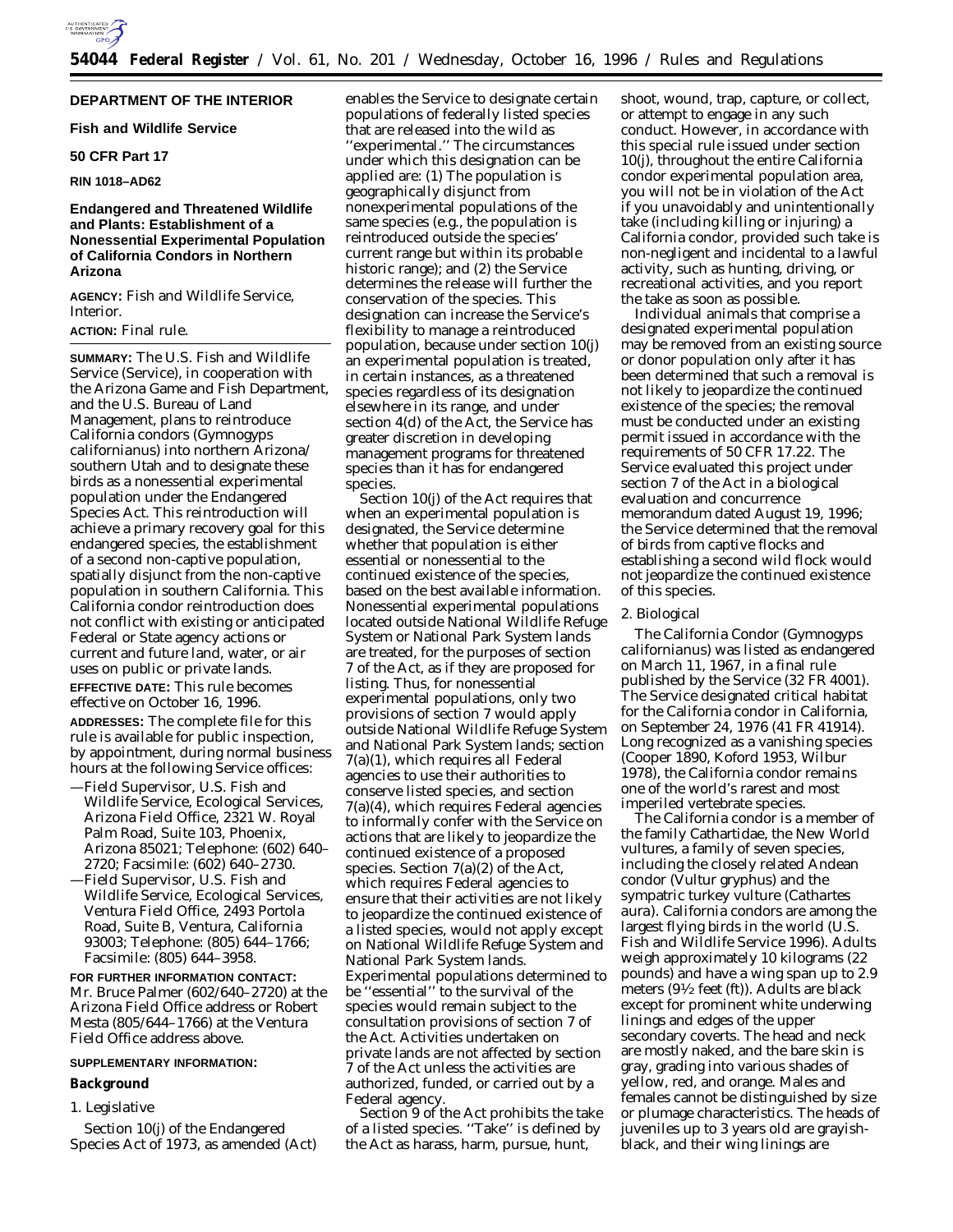variously mottled or completely dark. During the third year the head develops yellow coloration, and the wing linings become gradually whiter (N.J. Schmitt *in litt.* 1995). By the time individuals are 5 or 6 years of age, they are essentially indistinguishable from adults (Koford 1953, Wilbur 1975, Snyder *et al.* 1987), but full development of the adult wing patterns may not be completed until 7 or 8 years of age (N.J. Schmitt *in litt.* 1995).

The fossil record of the genus *Gymnogyps* dates back about 100,000 years to the Middle Pleistocene Epoch (Brodkorb 1964). Fossil records also reveal that the species once ranged over much of the southern United States, south to Nuevo Leon, Mexico, and east to Florida (Brodkorb 1964). Two well preserved fossil bones were reported from a site in upstate New York (Steadman and Miller 1987). Evidence indicates that California condors nested in west Texas, Arizona, and New Mexico during the Late Pleistocene. The disappearance of the California condor from much of this range occurred about 10,000–11,000 years ago, coinciding with the late Pleistocene extinction of the North American megafauna (Emslie 1987).

By the time European man arrived in western North America, California condors occurred in a narrow Pacific coastal strip from British Columbia, Canada, to Baja California Norte, Mexico (Koford 1953, Wilbur 1978). California condors were observed until the mid-1800's in the northern portion of the Pacific Coast region (Columbia River Gorge) and until the early 1930's in the southern extreme, northern Baja California (Koford 1953, Wilbur 1973, Wilbur and Kiff 1980). There is evidence indicating that condors returned to the southwest as early as the 1700's in response to the introduction of large herds of cattle, horses, and sheep that replaced the extinct Pleistocene megafauna as a source of carrion (Emslie 1986). By 1987, the California condor's range was reduced to a wishboneshaped area encompassing six counties: Los Angeles, Ventura, Santa Barbara, San Luis Obispo, Monterey, and Kern, California (U.S. Fish and Wildlife Service 1996).

Courtship and nest site selection occurs from December through the spring. Breeding California condors normally lay a single egg between late January and early April. The egg is incubated by both parents and hatches after approximately 56 days. Both parents share responsibilities for feeding the nestling. Feeding usually occurs daily for the first 2 months, then gradually diminishes in frequency. At 2

to 3 months of age, condor chicks leave the nest cavity but remain in the vicinity of the nest where they are fed by their parents. The chick takes its first flight at about 6 to 7 months of age, but may not become fully independent of its parents until the following year. Parent birds occasionally continue to feed a fledgling even after it has begun to make longer flights to foraging grounds (U.S. Fish and Wildlife Service 1996).

Because of the long period of parental care, it was formerly assumed that successful California condor pairs normally nested successfully every other year (Koford 1953). However, this pattern seems to vary, possibly depending mostly on the time of year that the nestling fledges. If a nestling fledges relatively early (in late summer or early fall), its parents may nest again in the following year, but late fledging probably inhibits nesting in the following year (Snyder and Snyder 1989).

The only wild California condor (a male) of known age that bred successfully in the wild in 1986 was 6 years old. Recent data collected from captive birds, however, demonstrates that reproduction may occur, or at least be attempted, at earlier ages. A 4 year old male was the youngest condor observed in courtship display, and the same bird subsequently bred successfully at the age of 5 years (M. Wallace, Los Angeles Zoo, *in litt.* 1993). California condors nest in various types of rock formations including crevices, overhung ledges, potholes, and more rarely, in cavities of giant sequoia trees (*Sequoia giganteus*) (Snyder *et al.* 1986).

California condors are opportunistic scavengers, feeding only on carcasses. Typical foraging behavior includes longdistance reconnaissance flights, lengthy circling flights over a carcass, and hours of waiting at a roost or on the ground near a carcass (U.S. Fish and Wildlife Service 1996). Condors may feed immediately, or wait passively as other California condors or golden eagles (*Aquila chrysaetos*) feed on the carcass (Wilbur 1978). Most California condor foraging occurs in open terrain. This ensures easy take-off and approach and makes food finding easier. Carcasses under brush are hard to see, and California condors apparently do not locate food by olfactory cues (Stager 1964). Condors maintain wide-ranging foraging patterns throughout the year, an important adaptation for a species that may be subjected to unpredictable food supplies (Meretsky and Snyder 1992).

Prior to the arrival of European man, California condor food items within interior California probably included

mule deer (*Odocoileus hemionus*), tule elk (*Cervus elaogus nannoides*), pronghorn antelope (*Antilocapra americana*), and smaller mammals. Along the Pacific shore the diet may have included whales, sea lions, and other marine species (Emslie 1987, U.S. Fish and Wildlife Service 1984). Koford (1953) listed observations of California condors feeding on 24 different mammalian species within the last two centuries. He estimated that 95 percent of the diet consisted of the carcasses of cattle, domestic sheep, California ground squirrels (*Spermophilus beechyi),* mule deer, and horses. Although cattle may be the most available food within the range of the condor, deer appear to be preferred (Koford 1953, Wilbur 1972, Meretsky and Snyder 1992). California condors appear to feed only 1 to 3 days per week, but the frequency of adult feeding is variable and may show seasonal differences (U.S. Fish and Wildlife Service 1996).

Depending upon weather conditions and the hunger of the bird, a California condor may spend most of its time perched at a roost. California condors often use traditional roosting sites near important foraging grounds (U.S. Fish and Wildlife Service 1984). Although California condors usually remain at roosts until mid-morning, and generally return in mid- to late afternoon, it is not unusual for a bird to stay perched throughout the day. While at a roost, condors devote considerable time to preening and other maintenance activities. Roosts may also serve some social function, as it is common for two or more condors to roost together and to leave a roost together (U.S. Fish and Wildlife Service 1984). Cliffs and tall conifers, including dead snags, are generally used as roost sites in nesting areas. Although most roost sites are near nesting or foraging areas, scattered roost sites are located throughout the range. There may be adaptive as well as traditional reasons for California condors to continue to occupy a number of widely separated roosts, such as reducing food competition between breeding and non-breeding birds (U.S. Fish and Wildlife Service 1984).

Condor censusing efforts through the years have varied in intensity and accuracy. That has led to conflicting estimates of historical abundance, but all have indicated an ever-declining California condor population. Koford (1953) estimated a population of about 60 individuals in the late 1930s through the mid-1940s, apparently based on flock size. A field study by Eben and Ian McMillan in the early 1960s suggested a population of about 40 individuals,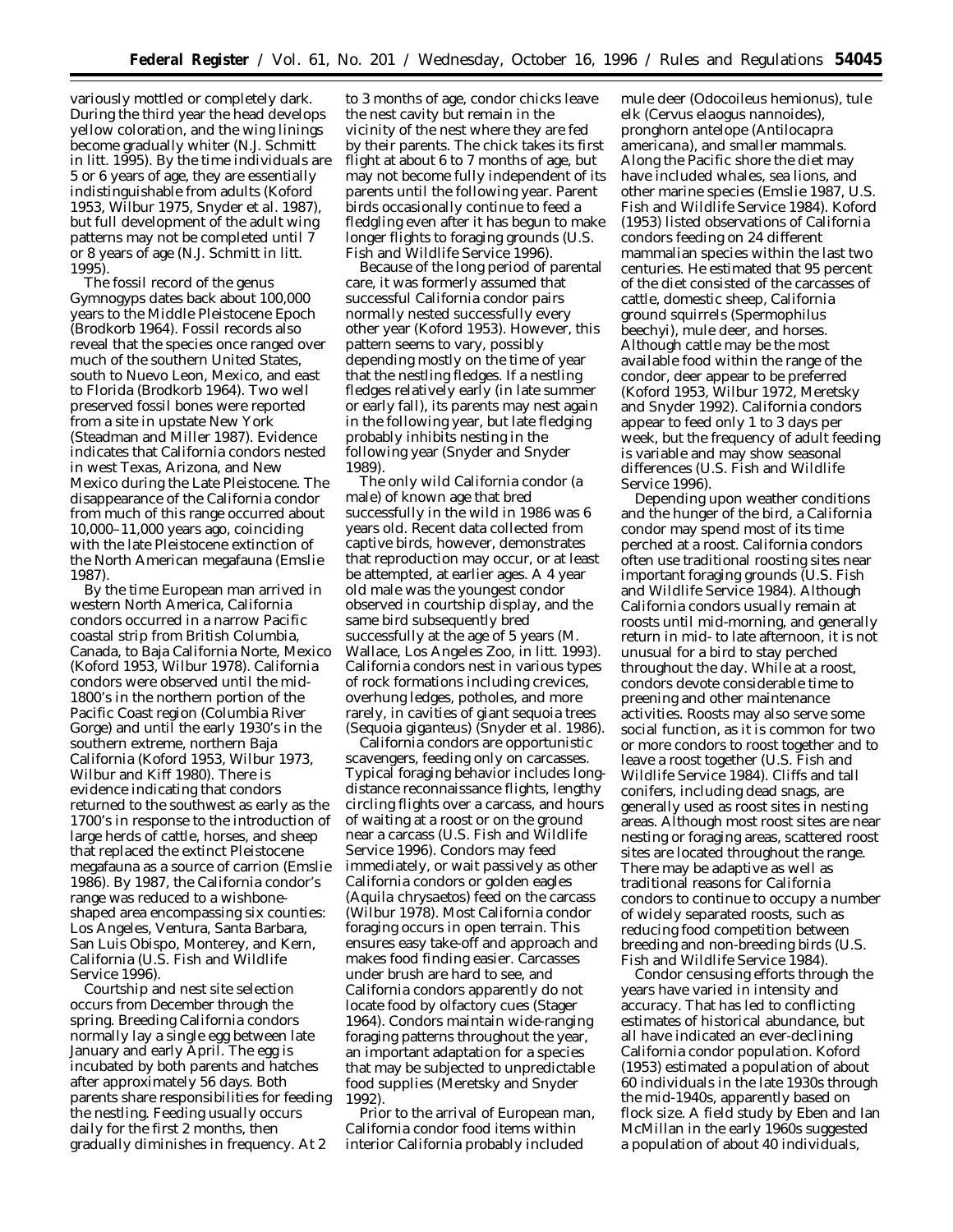again based in part on the validity of Koford's estimates of flock size (Miller *et al*. 1965). An annual October California condor survey was begun in 1965 (Mallette and Borneman 1966) and continued for 16 years. Its results supported an estimate of 50 to 60 California condors in the late 1960s (Sibley 1969, Mallette 1970). Wilbur (1980) continued the survey efforts into the 1970s and concurred with the interpretations of the earlier October surveys. He further estimated that by 1978 the population had dropped to 25 or 30 individuals.

In 1981, the Service, in cooperation with California Polytechnic State University at San Luis Obispo, began census efforts based on individual identifications of birds through flight photography (Snyder and Johnson 1985). Minimum summer counts from these photo-censusing efforts showed a steady decline from an estimated minimum of 21 wild condors in 1982, 19 individuals in 1983, 15 individuals in 1984, and 9 individuals in 1985. Although the overall condor population increased slightly after 1982 as a result of establishing a captive flock and double clutching in the wild, and the establishment of a captive flock, the wild population continued to decline. By the end of 1986, all but two California condors were captured for safe keeping and genetic security (U.S. Fish and Wildlife Service 1996).

On April 19, 1987, the last wild condor was captured and taken to the San Diego Wild Animal Park (SDWAP). Beginning with the first successful captive breeding of California condors in 1988, the total population has increased annually and now stands at 121 individuals, including 104 in the captive flock and 17 in the wild (U.S. Fish and Wildlife Service 1996).

Causes of the California condor population decline have probably been numerous and variable through time (U.S. Fish and Wildlife Service 1984). However, despite decades of research, it is not known with certainty which mortality factors have been dominant in the overall decline of the species. Relatively few dead condors have been found, and definitive conclusions on the causes of death were made in only a small portion of these cases (Miller *et al.* 1965, Wilbur 1978, Snyder and Snyder 1989). Poisoning, shooting, egg and specimen collecting, collisions with man-made structures, and loss of habitat have contributed to the decline of the species (U.S. Fish and Wildlife Service 1984).

## *3. Recovery Efforts*

The primary recovery objective as stated in the California Condor Recovery Plan (Plan) (U.S. Fish and Wildlife Service 1996), is to reclassify the condor from endangered to threatened status. The minimum criterion for reclassification to threatened is the maintenance of at least two non-captive populations and one captive population. These three populations must: (1) Each number at least 150 individuals, (2) each contain at least 15 breeding pairs, and (3) be reproductively self-sustaining and have a positive rate of population growth. The non-captive populations also must (4) be spatially disjunct and non-interacting, and (5) contain individuals descended from each of the 14 founders. When these five conditions are met, the species should be considered for reclassification to threatened status. The reclassification to threatened status will only apply to those populations (California) that are listed as endangered. The status of the established nonessential experimental population in northern Arizona/ southern Utah will not change if the species is downlisted to threatened.

The recovery strategy to meet this goal is focused on increasing reproduction in captivity to provide condors for release, and the release of condors to the wild. (U.S. Fish and Wildlife Service 1996).

a. *Captive Breeding:* The years 1983 and 1984 were critical in formation of the captive California condor flock at the SDWAP and Los Angeles Zoo (LAZ). In 1983, two chicks and four eggs were brought in from the wild. The chicks went to the LAZ, and the eggs were hatched successfully at the San Diego Zoo (SDZ). Three of the chicks were taken to the SDWAP and one to the LAZ to be reared. In 1984, one chick and eight eggs were taken from the wild. The chick went to the LAZ and six of the eight eggs were successfully hatched at SDZ. Five of the chicks went to the LAZ and one went to the SDWAP to be reared. In 1985, two eggs were taken from the wild and hatched successfully, one at the SDZ and the other at the SDWAP. Both of these chicks were taken to the LAZ to be reared. In 1986, the last egg was brought in from the wild and hatched at the SDWAP, where it was kept for rearing. By 1986, only one pair of condors existed in the wild and the last free-flying condor was captured on April 19, 1987, bringing the captive population to 27. The first successful breeding in captivity occurred in 1988, when a chick was produced at the SDWAP by a pair of wild-caught condors. Four more chicks were produced in 1989. The number of

chicks produced by captive condors continues to increase annually and the captive population has grown from the original 27 in 1987 to 104 in 1996. In 1993, the captive breeding program was expanded to include a facility at The Peregrine Fund's World Center for Birds of Prey (WCBP) in Boise, Idaho (U.S. Fish and Wildlife Service 1996).

b. *Releases:* In October 1986, the California Condor Recovery Team (Team) recommended that criteria be satisfied before a release of captive-bred California condors could take place. These included having three actively breeding pairs of condors, three chicks behaviorally suitable for release, and retaining at least five offspring from each breeding pair contributing to the release. The Team added a provision to the third criterion to retain a minimum of seven progeny in captivity for founders that were not reproductively active (U.S. Fish and Wildlife Service 1996).

The 1991 breeding season produced two condor chicks that met the Team's criteria for release, a male from the SDWAP and a female from the LAZ. However, attempting to apply the Team's third criterion to the 1991 chicks also revealed that it would not be practical in the future, because several founders had died without producing five progeny. The Team, therefore, recommended choosing genetically appropriate chicks for future releases based on pedigree analyses developed for genetic management of captive populations (U.S. Fish and Wildlife Service 1996).

Prior to capture of the last wild California condor in 1987, the Team recognized that anticipated future releases of captive-reared condors would pose the problem of reintroducing individuals of an altricial (helpless at birth) bird into habitat devoid of their parents and other members of their own species. Thus, the Team recommended initiation of an experimental release of Andean condors. Research objectives for the experimental release were to refine condor release and recapture techniques; test the criteria being used to select condor release sites; develop written protocols for releases, monitoring, and recapture of condors; field test rearing protocols being used, or proposed for use to produce condors suitable for release; evaluate radiotelemetry packages; supplemental feeding strategies; train a team of biologists for releasing condors; and identify potential problems peculiar to the California environment. The Andean condor experiment began in August 1988 and concluded in December 1991.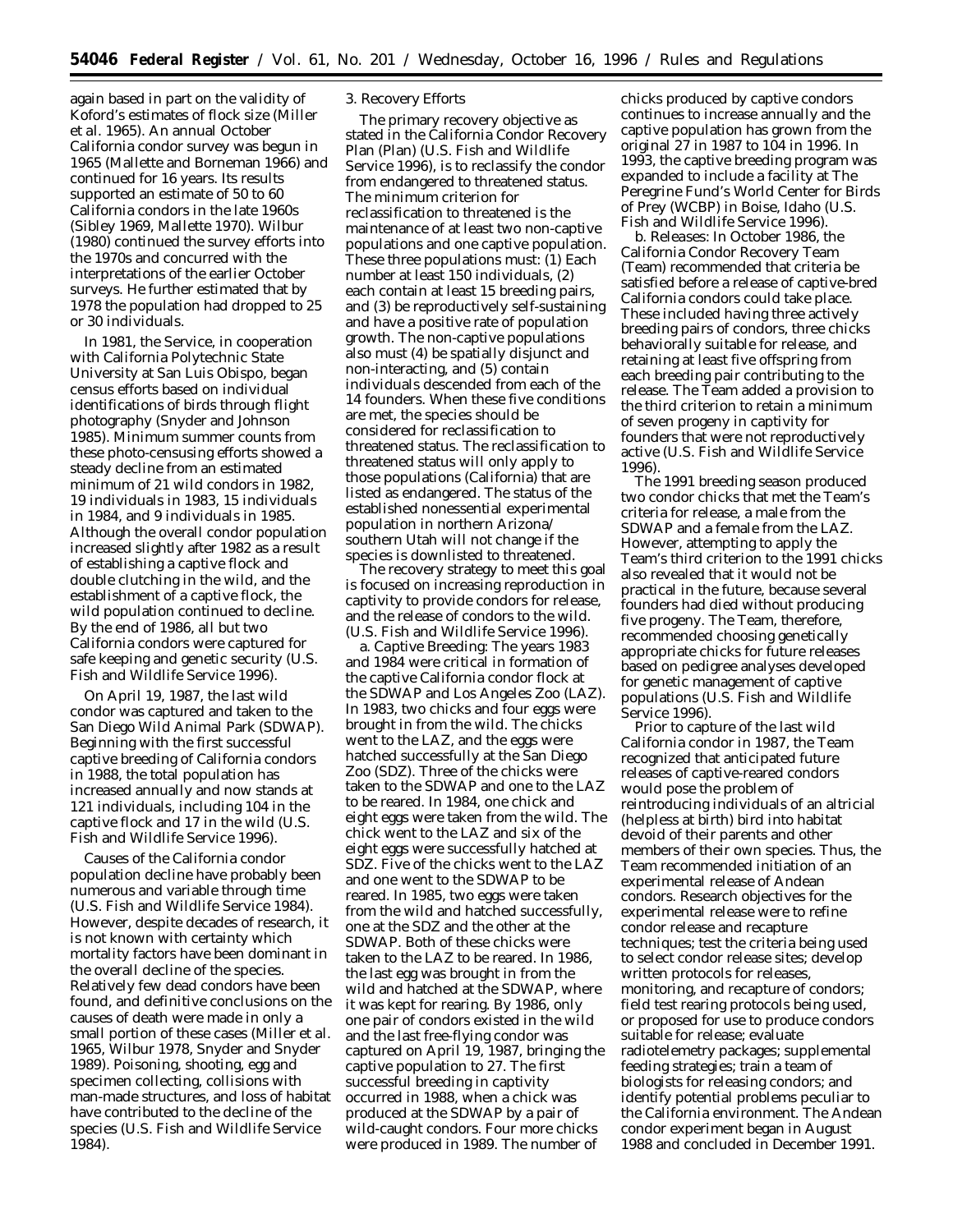During that period, three release sites where tested and a total of 13 female Andean condors were released. Only one mortality occurred in the field when an Andean condor collided with a power line (U.S. Fish and Wildlife Service 1996).

In 1991, a pair of California condor chicks were released into Sespe Condor Sanctuary, Los Padres National Forest, Ventura County, on January 14, 1992. The male died from ingesting ethylene glycol (antifreeze) in October of the same year. The next release of California condors occurred on December 1, 1992, when six more captive-produced California condors chicks were released at the same Sespe Condor Sanctuary site. Socialization with the remaining female from the first release proceeded well, and the ''flock'' appeared to adjust well to the wild conditions. However, there was continuing concern over the tendency of the birds to frequent zones of heavy human activity. Indeed, three of these birds eventually died from collisions with power lines between late May and October 1993 (U.S. Fish and Wildlife Service 1996).

Because of the tendency for the remaining condors to be attracted to the vicinity of human activity and manmade obstacles, especially power lines, another California condor release site was constructed in a more remote area, Lion Canyon, in the Los Padres National Forest near the boundary of the San Rafael Wilderness Area in Santa Barbara County. Five hatch-year condors were released at the new site on December 8, 1993. In addition, the four condors that had been residing in the Sespe area were moved to the new site. They were re-released over a period of several weeks in hopes that this approach would reduce the probability that they would return to the Sespe area. Nevertheless, three of these condors eventually moved back to the Sespe area in March 1994, where they resumed the high risk practice of perching on power poles. Because of general concern about the tameness of these birds and the possibility that their undesirable behavior would be mimicked by younger California condors, these condors were retrapped on March 29, 1994, and added to the captive breeding population. On June 24, 1994, one of the 1993 California condors died when it collided with a power line. A second condor that was in the company of this condor at the time of its death, was trapped and returned to the LAZ. The three remaining wild condors continued to frequent areas of human activity and were trapped and returned to the LAZ (Fish and Wildlife Service 1996).

As a result of the deaths due to collisions with power lines and the attraction of newly released young condors to humans and their activities, the 14 young California condors scheduled for release in 1995 were subjected to aversion training at the LAZ. An electrified mock power pole and natural snag perches were constructed in a large flight pen holding the release candidates. When the young condors landed on the electrified pole they were given negative reinforcement in the form of a mild shock. When they landed on the natural snag perches they received no shock. After only a few attempts at landing on the electrified power pole and receiving a mild shock, they all avoided the power pole and used the natural perches exclusively (M. Wallace, Los Angeles Zoo, *in litt*. 1995).

This group of California condors was also subjected to a series of human aversion exercises. Aversion maneuvers were staged in which a person would appear in view of a group of condors at a distance of approximately 100 meters (300 yds). Once it was determined that the condors spotted the person, the condors would be ambushed and captured by a hidden group of biologists. These condors were then placed in sky kennels, and later released after nightfall (M. Wallace, The Los Angeles Zoo, *in litt*. 1995). The goals of this exercise were to condition the condors to associate this negative experience with humans and increase the distance in which they would flush in future encounters with humans.

On February 8, 1995, six of the trained condors were released at Lion Canyon. On August 29, the remaining eight California condors of this group were released at the Lion Canyon Site. The 1995 release candidates were split into two groups in order to keep the releases at more manageable numbers. To date none of these condors have attempted to land on a power pole and, although they have roosted near campgrounds, they have not approached humans. The one exception was a young condor of this group that was lured into a campground by campers that placed food and water out for it. This condor was subsequently trapped and brought into the LAZ. The remaining 13 continue to avoid both power poles and human activities.

On March 1, 1995, the three condors remaining in the wild from the December 8, 1993, release were trapped and brought into captivity. This was done so they would not negatively influence the newly released birds that underwent the aversion training.

The 1995 breeding season produced 13 condors eligible for release, 4 of

which were parent hatched and reared. At approximately 3 months of age the four parent hatched and reared condors were transferred to a newly constructed rearing facility at the Hopper Mt. National Wildlife Refuge System. This group was released to the wild on February 13, 1996, at the Castle Crags release site located approximately 64 km (40 mi) northwest of Lion Canyon on the western border of San Luis Obispo County. An objective of this release is to try and determine if parent hatched and reared chicks taken from LAZ at the earliest possible date and placed in a natural environment to be reared will be more successful in their adjustment to the wild. There are now 17 condors flying free in southern California and all have undergone aversion training. Of 14 release candidates produced in the spring of 1996, 6 parent-reared birds are being held for release at the Vermilion Cliffs in northern Arizona.

### *4. Reintroduction Sites*

To satisfy the objectives of the Plan, at least one subpopulation of noncaptive California condors must be established in an area disjunct from the subpopulation already being reestablished in the recent historical range in California. Following a widely publicized solicitation for suggestions for suitable condor release sites outside of California, the Team recommended in December 1991 that California condor releases be conducted in northern Arizona. Because this area once supported California condors, still provides a high level of remoteness, ridges and cliffs for soaring, and caves for nesting, the probability of a successful reintroduction is very good. The Service endorsed this recommendation on April 2, 1992. In collaboration with the Federal initiative to designate a release site in Arizona, the Arizona Game and Fish Department began evaluating a possible California condor reintroduction in 1989. The Arizona Game and Fish Department determined the reestablishment as appropriate and feasible in steps 1 and 2 of the Department's ''Procedures for Nongame Wildlife and Endangered Species Re-establishment Projects,'' a 12-step process specifying the protocol for a nongame reintroduction to take place (U.S. Fish and Wildlife Service 1995b).

a. *Site Selection Process:* Potential release sites in northern Arizona were evaluated through aerial reconnaissance, site visits, and discussions with agency personnel familiar with the areas. This evaluation process resulted in selection of four potential release sites. As required by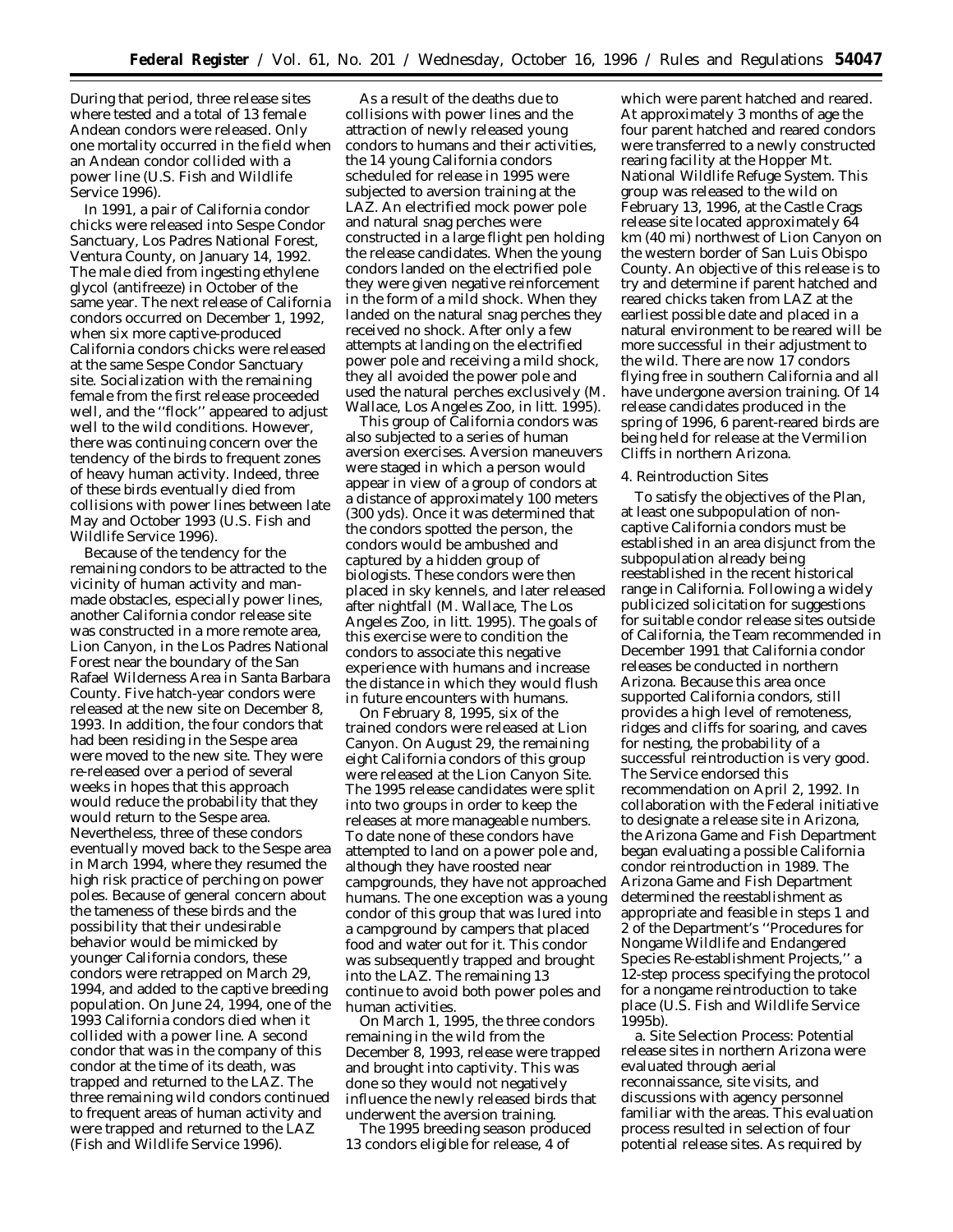the National Environmental Policy Act of 1969 (NEPA), the Service, in cooperation with the Arizona Game and Fish Department and the Bureau of Land Management, produced an Environmental Assessment titled ''Experimental Release of California Condors at the Vermilion Cliffs (Coconino County, Arizona)'' in which the potential release sites and adjacent lands (for population expansion) were thoroughly examined and objectively evaluated. The NEPA process resulted in selection of a preferred release site at the Vermilion Cliffs located on Bureau of Land Management lands (U.S. Fish and Wildlife Service 1995b).

The suitability of the Vermilion Cliffs as a California condor release site was further evaluated using the Service's ''The Condor Release Site Evaluation System.'' This system uses 25 working criteria divided into three priority classes: Priority 1 includes features critical to releasing and establishing condors in the wild; priority 2 includes features that are necessary but not critical; and priority 3 includes features that would add or detract from suitability but are not critical. The working criteria are grouped into working factors that include site suitability, logistics, man-made threats/ hazards, and suitability of adjacent lands (for population expansion). Each working criterion is assigned a quantitative value and weighted according to assigned priority criteria. The sum from the three priority classes gives the total value for a site. This rating system verified the Vermilion Cliffs (the preferred alternative) as a suitable release site (U.S. Fish and Wildlife Service 1995b).

b. *Vermilion Cliffs Release Site:* The Vermilion Cliffs release site is on the southwestern corner of the Paria Plateau approximately 100 meters from the edge of the Vermilion Cliffs, Coconino County, Arizona. The Paria Plateau is characterized by relatively flat, undulating topography dominated by pinyon-juniper/blue grama grass (*Pinus edulis-Juniperus osteosperma/ Bouteloua gracilis*) communities and mixed shrub communities dominated by sagebrush (*Artemesia* spp.) on sandy upland soils. To the south and east of the Plateau lies the steep precipice of the Vermilion Cliffs, rising over 1,000 feet from the floor of House Rock Valley. Uplifting and differential erosion has created complex geologic structures and a diverse variety of habitats in a small geographic area. The cliffs are sharply dissected by canyons and arroyos and the lower slopes are littered with enormous boulders. Numerous springs emerge from the sides of the cliffs (U.S.

Bureau of Land Management and Arizona Game and Fish Department 1983).

# *5. Reintroduction Protocol*

In general, the reintroduction protocol will involve an annual release of captive-reared California condors until recovery goals, as outlined in the Plan, are achieved (U.S. Fish and Wildlife Service 1995b). These reintroduction protocols were developed and tested in the current southern California condor release project.

a. *Condor Release:* The reintroduction project is designed to release a group of captive-reared California condors once each year. Condors may be moved to the release site in the fall of 1996 and released in late 1996. Three captive breeding facilities (LAZ, SDWAP, and WCBP), are producing condors for release to the wild. The size of each release group will depend on the number of hatch-year condors produced during the late winter to early spring of that year, but releases will likely involve up to 10 hatch-year condors. These condors will be hatched in captivity and raised by a condor look-alike hand puppet, or by their parents, until they are approximately 4 months of age. They will then be placed together in a single large pen so they will form social bonds. At approximately 6 months of age they will be moved to a large flight pen and undergo aversion training to humans and power poles for 1 to  $\overline{2}$ months. After the training has been completed the young condors will be transported by helicopter to the release site at the Vermilion Cliffs (U.S. Fish and Wildlife Service 1995b).

At the release site they will be placed in a temporary release pen and, depending on the age of the birds, will remain there for an acclimation period of approximately 1 week to 3 months, depending upon the age of the condors and other factors. This structure will be approximately 16 ft by 8 ft and 6 ft high. Netting will cover the front of the pen, allowing the young condors to view and become accustomed to the surrounding area. The release pen will be prefabricated, delivered to the release site by vehicle or helicopter, and removed from the site after the young condors have fledged (U.S. Fish and Wildlife Service 1995b).

Meanwhile, biologists will remain near the release pen 24 hours a day observing the young condor's behavior and guarding against predators or other disturbance. After the initial adjustment period and when all the young condors can fly, the release will take place. Any release candidate showing signs of physical or behavioral problems will not be released. Release is accomplished by removing the net at the front of the pen allowing the birds to exit. The young condors will likely remain in the immediate area of the pen for some time before beginning exploratory forays along the cliffs. A small area of approximately 10 acres of BLM land will be posted temporarily closed to recreational activity to protect the newly released condors and will remain closed until they have dispersed from the release area (U.S. Fish and Wildlife Service 1995b).

b. *Supplemental Feeding:* Condors are dependent on carrion and must be fed until they learn to locate carcasses independently. Newly released young condors will be dependent on carrion provided by biologists, making it necessary to maintain a supplemental feeding program. However, older condors (sub-adults and adults), will probably be locating carcasses on their own and would not be dependent on the supplemental feeding program for their survival. Supplemental feeding should reduce the likelihood of deaths of young condors from accidental poisoning insofar as it prevents them from feeding on contaminated carcasses. The diet provided to the condors will consist primarily of livestock carcasses and road-killed animals. Field biologists will deliver carcasses to the condors every 4 to 5 days by carrying carcasses to the edge of the cliffs at night, to avoid detection by the condors. A network of feeding stations on prominent points with high visibility will be identified in the general area of the release. Carcasses will be placed on the ground or, if predators become a problem, placed off the ground atop natural rock outcrops less accessible to ground predators (U.S. Fish and Wildlife Service 1995b).

c. *Monitoring:* All California condors released to the wild will be equipped with two radio transmitters: one on each patagium (the fold of skin in front of the main segments of a bird's wing); or one patagial placement, and one mounted on the tail. In addition, they will wear bold colored patagial markers on each wing with code numbers to facilitate visual identification. The movements and behavior of each condor will be monitored for at least the first 2 to 3 years of its life. Ground triangulation will be the primary means of radio tracking. Aerial tracking will be used to find lost birds or when more accurate locations are desired.

Telemetry flights will be coordinated with the appropriate land management agencies (U.S. Fish and Wildlife Service 1995b).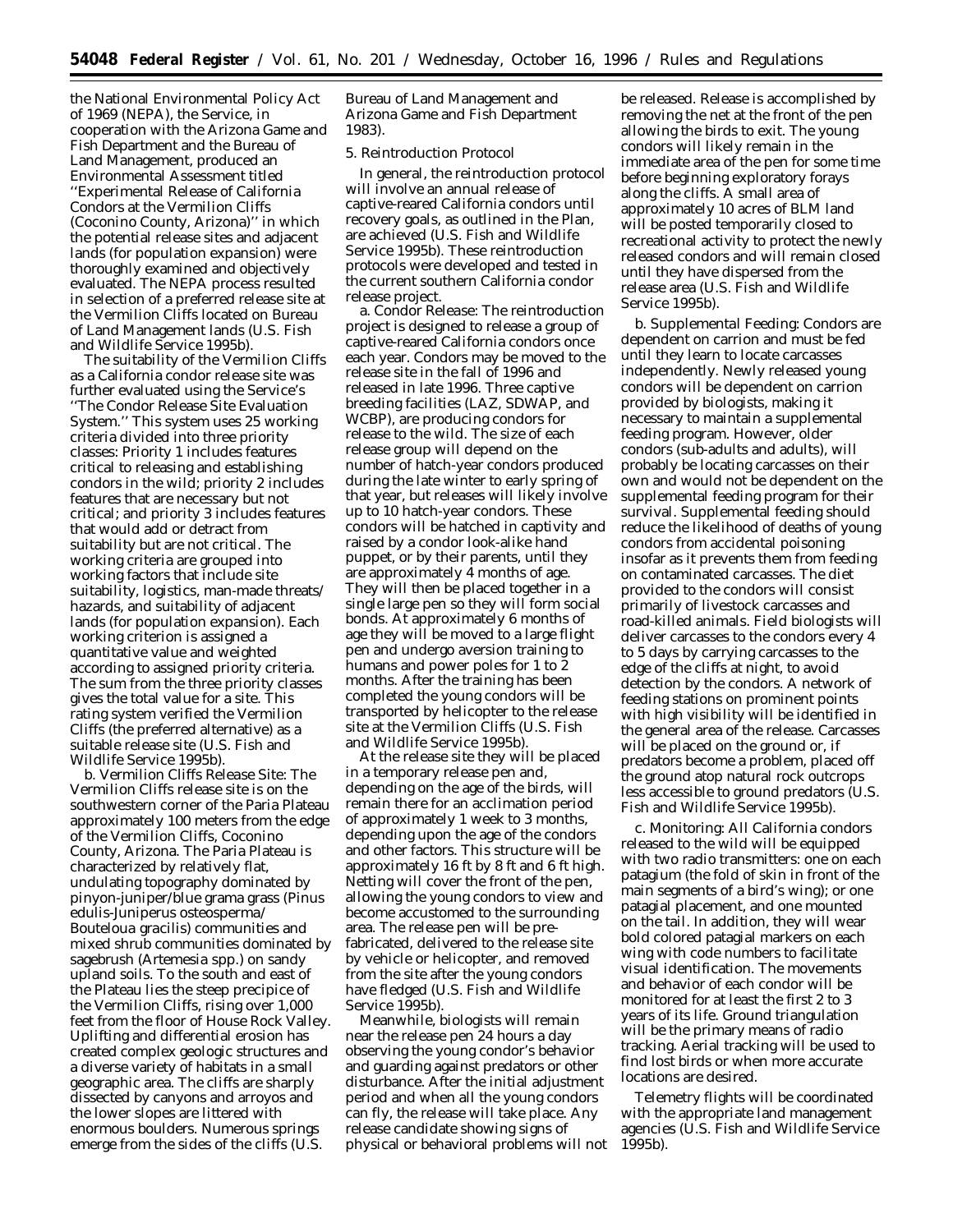## **Status of Reintroduced Population**

In accordance with section 10(j) of the Act, California condors reintroduced into northern Arizona will be designated as a nonessential experimental population for the following reasons: the principal population exists in the safe environment of three captive breeding facilities; the existing wild population in southern California will not be adversely affected by this reintroduction; and establishing a second wild population will further enhance the recovery of this species. The conditions under which a population can be designated as experimental are: the population must be geographically disjunct from any other wild populations of the same species, and the Service determines that the release will further the conservation and recovery of the species.

Section 10(j) is designed to increase the Service's flexibility to manage an experimental population by treating it as a threatened species regardless of its designation in other parts of its range. This is because section 4(d) of the Act gives the Service greater flexibility in the development and implementation of regulations to manage threaten species than it does for endangered species. This flexibility allows the Service to manage the experimental population in a manner that will ensure that current and future land, water or air uses and activities should not be restricted and the population can be managed for recovery purposes.

Before an experimental population can be released, section 10(j) requires that a determination be made by the Service whether the population is either "essential" or "nonessential" to the continued existence of the species. An experimental population determined to be essential is treated as a threatened species. An experimental population determined to be nonessential is treated as a species proposed for listing as threatened. The exception is a nonessential population located within the National Park System or National Wildlife Refuge System lands will be treated as a threatened species for purposes of section 7(a)(2) of the Act. If those same condors leave the National Park System or National Wildlife Refuge System, they will be considered as a species proposed for listing.

Section  $7(a)(2)$  of the Act prohibits Federal agencies from authorizing, funding, or carrying out any activity that would likely jeopardize the continued existence of a listed species or adversely modify their critical habitats. All Federal agencies must consult with the

Service to insure that any activity that is authorized, funded, or carried out by such agency is not likely to jeopardize the continued existence of a listed species. A nonessential experimental population is treated as a threatened species on National Park System and National Wildlife Refuge System lands, and would be subject to the consultation requirements of section  $7(a)(2)$  on those lands. In addition, on all other lands, two provisions of section 7 apply to nonessential experimental populations; section 7(a)(1), which requires all Federal agencies to use their authorities to conserve listed species, and section 7(a)(4), which requires Federal agencies to informally confer with the Service on actions that are likely to jeopardize the continued existence of a proposed species.

Currently, the captive California condor population (104 individuals) exists in the safe environment of three captive breeding facilities located at the SDWAP, LAZ, and WCBP. The captive breeding facilities are not included in exhibits, are closed to the public and are under 24 hour surveillance by condor keepers or video cameras. Only essential program personnel are granted access to the captive population. The captive population is given excellent care and since 1982 there have been no deaths of adults or sub-adults. In addition, the geographic separation of the three breeding facilities protects these subpopulations from the threat of extinction due to a single catastrophic event.

The reproductive rate of the captive population dramatically exceeds the mortality rate of the wild population. All condors lost in the reintroduction efforts can be replaced by current chick production, while the captive population continues to increase. The wild population will not be adversely affected by the reintroduction since it is hundreds of miles away (see below).

By mid-1987, every surviving individual of the species was held in captivity following agreement that the decline of the wild population to eight surviving adults had demonstrated that the wild population was destined for likely extinction (Geyer *et al.* 1993). Genetic management, which includes control of all matings, has maximized the potential genetic viability of the wild captive population. No California condor hatched in captivity is considered for release to the wild unless its founder line is well-represented in the captive population. All release candidates are genetically redundant and their loss will not jeopardize the diversity of the existing condor gene pool.

The reintroduction project will further the conservation and recovery of the species by establishing a second wild population, ensuring the existence of a wild population if a catastrophic event eliminates the southern California population, enhancing the opportunity to manage the genetic diversity of the wild population, and avoiding the potential risks inherent in overcrowding the captive population.

## **Location of Reintroduced Population**

Under section  $10(j)(1)$  of the Act, an experimental population must be geographically separate from nonexperimental populations of the same species. The last recorded sighting of a California condor in the experimental population area occurred in 1924, when Edouard Jacot observed a condor feeding on a carcass with golden eagles near the town of Williams, Arizona (Rea 1983). Condor researchers are confident that there are no undocumented wild condors in the release area or anywhere else in their historic range outside of California. Currently, 17 endangered California condors are located in the wild back country of Santa Barbara County, California. This non-captive population is located approximately 720 kilometers (km) (450 miles (mi)) west of the release site, and 480 km (300 mi) west of the western boundary of the reintroduction area. The longest distance covered by one of these recently reintroduced condors has been approximately 240 km (150 mi) over a period of 1 week, with typical daily flights from 8 km (5 mi) to 16 km (10 mi). According to Meretsky and Snyder (1992) the foraging flights by breeding California condors in the 1980's were from 70 km (44 mi) to 180 km (112 mi). Based on this information, the Service does not expect any immigration/emigration between the extant non-captive and the nonessential experimental populations.

The California condor reintroduction site in northern Arizona is located on the Vermilion Cliffs, in the southwestern corner of the Paria Plateau. However, the designated nonessential experimental population area will be larger and include portions of three states, Arizona, Nevada, and Utah. The southern boundary is Interstate Highway 40 in Arizona from its junction with Highway 191 west across Arizona to Kingman; the western boundary starts at Kingman, goes northwest on Highway 93 to Interstate Highway 15, continues northeasterly on Interstate Highway 15 in Nevada and Utah, to Interstate Highway 70 in Utah; where the northern boundary starts and goes across Utah to Highway 191; where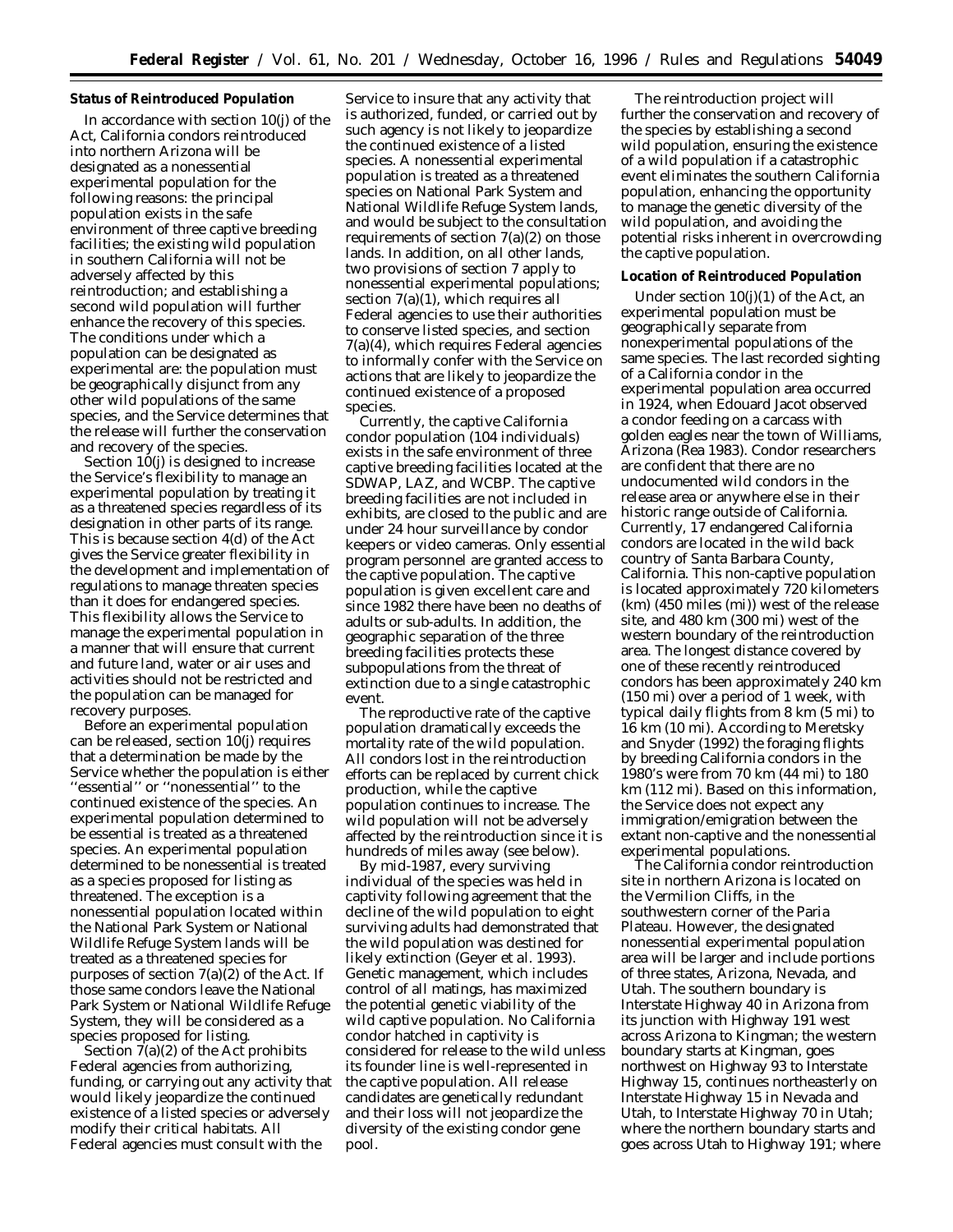the eastern boundary starts and goes south through Utah until Highway 191 meets Interstate Highway 40 in Arizona (See map at end of this rule). The Service has designated this experimental population area to accommodate any potential future movements by condors and to include wild canyon habitat that stretches from the eastern Utah southwest through Arizona to the eastern border of Nevada that will provide this population of condors with a natural refugium in which to raise future generations of condors. In the experimental population area, condors will maintain the status of nonessential experimental. Any condors that leave the experimental population area will be considered as endangered. However, this special rule includes provisions for the capture and return of condors to the experimental population area should the birds stray out of the experimental population area.

#### **Management**

Service regulations require that, to the extent practicable, a regulation promulgated under section 10(j) of the Act, represent an agreement between the Service, the affected State and Federal agencies, and persons holding any interest in land that may be affected by the establishment of the experimental population (see 50 CFR § 17.81 (d)). The Vermilion Cliffs reintroduction project will be undertaken by the Service and its primary cooperators, the Arizona Game and Fish Department and the Bureau of Land Management. Other cooperators that will provide support on an as-needed basis include: Utah State Department of Natural Resources, Grand Canyon National Park, Glen Canyon National Recreation Area, Kaibab National Forest, the Hualapai Tribe, the Navajo Nation, Los Angeles Zoo, Zoological Society of San Diego (the Zoological Society includes the SDWAP and SDZ), The Phoenix Zoo, and The Peregrine Fund. This nonessential experimental population will be managed in accordance with the provisions of a Memorandum of Understanding (MOU) among the cooperators (noted above), an Agreement between the Service and a coalition of county and local governments (Coalition) in the California condor experimental population area, and this final rule. At this time, the MOU and Agreement are in final form, and will be signed soon after publication of this rule. A separate agreement between the Service and the State of Utah is under development. This rule to the maximum extent practicable represents an agreement between the Service, the affected state

and Federal agencies and persons holding an interest in land which may be affected by the establishment of this experimental population. The purpose of the MOU is to establish a general framework for cooperation and participation among the cooperators to establish a long-term program to release captive reared California condors and achieve the recovery goals for this species as cited in the California Condor Recovery Plan (U.S. Fish and Wildlife Service 1996). In order to accomplish these goals each cooperator will designate a principal contact to interface with the field program and participate on a working team to develop annual work plans, provide facilities, equipment, logistical support, and land access, as needed and when available, to the field program and provide ongoing review of and feedback on the progress of the reintroduction program. The purposes of the Agreement are to ensure to the maximum extent practicable that current and future land, water, or air uses within the experimental population area are not affected as a consequence of the release of California condors in northern Arizona/southern Utah, and to promote the recovery of the California condor. This will be accomplished through annual coordination meetings with local governments and communities to review the status of the reintroduction effort.

The reintroduction area consists of remote Federal or Native American Reservation lands with limited private lands. The management scheme for these lands (e.g., BLM, Kaibab National Forest, Grand Canyon National Park, Glen Canyon National Recreation Area, and Navajo Indian Reservation) is consistent with the reintroduction of condors into this area. Furthermore, the designation of this population as nonessential experimental will encourage local cooperation as a result of the management flexibility allowed under this designation. The Service considers the nonessential experimental population designation, MOU, Agreement, and associated reintroduction plan (an appendix to the Environmental Assessment) necessary to receive cooperation of the affected landowners, agencies, and recreational interests in the experimental population area.

A designation of nonessential experimental limits the application of section 7(a)(2) of the Act. For the purposes of section 7, the nonessential experimental population is treated as a proposed species except on National Wildlife Refuge System and National Park System lands. Current and future

land, water, or air uses such as, but not limited to: commercial and business development; forest management; agriculture; mining and energy resource exploration and development (e.g. coal); livestock grazing; development of transportation and utility corridors (e.g. power transmission lines); communication facilities; water development projects; sport hunting and fishing; air tour operations and outdoor recreational activities (e.g. jeep tours, hiking, biking, boating) should not be restricted due to the designation of the nonessential experimental population of California condors. In addition, no operational restrictions due to the presence or potential presence of California condors will be placed on currently permitted activities on Bureau of Land Management grazing allotments located in proximity to the release site at the Vermilion Cliffs. Further, if any modifications of existing structures are needed to protect condors they will be made or financed by the appropriate MOU cooperator with the approval of the land manager and/or private operator, in accordance with applicable procedures.

The progress of the reintroduction project will receive an informal review on an annual basis and a formal evaluation by all cooperators and the Coalition within the first 5 years after the first release to evaluate the reintroduction project and determine future management needs. All reviews will include, but not be limited to: a review of management issues; compliance with agreements; assessment of available carrion; dependence of older condors on supplemental food sources; post release behavior; causes and rates of mortality; alternative release sites; project costs; and public acceptance. Once recovery goals are met for downlisting the species, and tasks in the recovery plan are accomplished, a proposed rule to reclassify the species from endangered to threatened would be developed. The Service has determined that the establishment of this nonessential experimental population will further the conservation and recovery of the California condor. The number of variables that could affect this reintroduction project make it difficult to develop criteria for success or failure after 5 years. However, if after 5 years the condor population is experiencing a 40 percent or greater mortality rate or released condors are not finding food on their own, serious consideration will be given to terminating the project.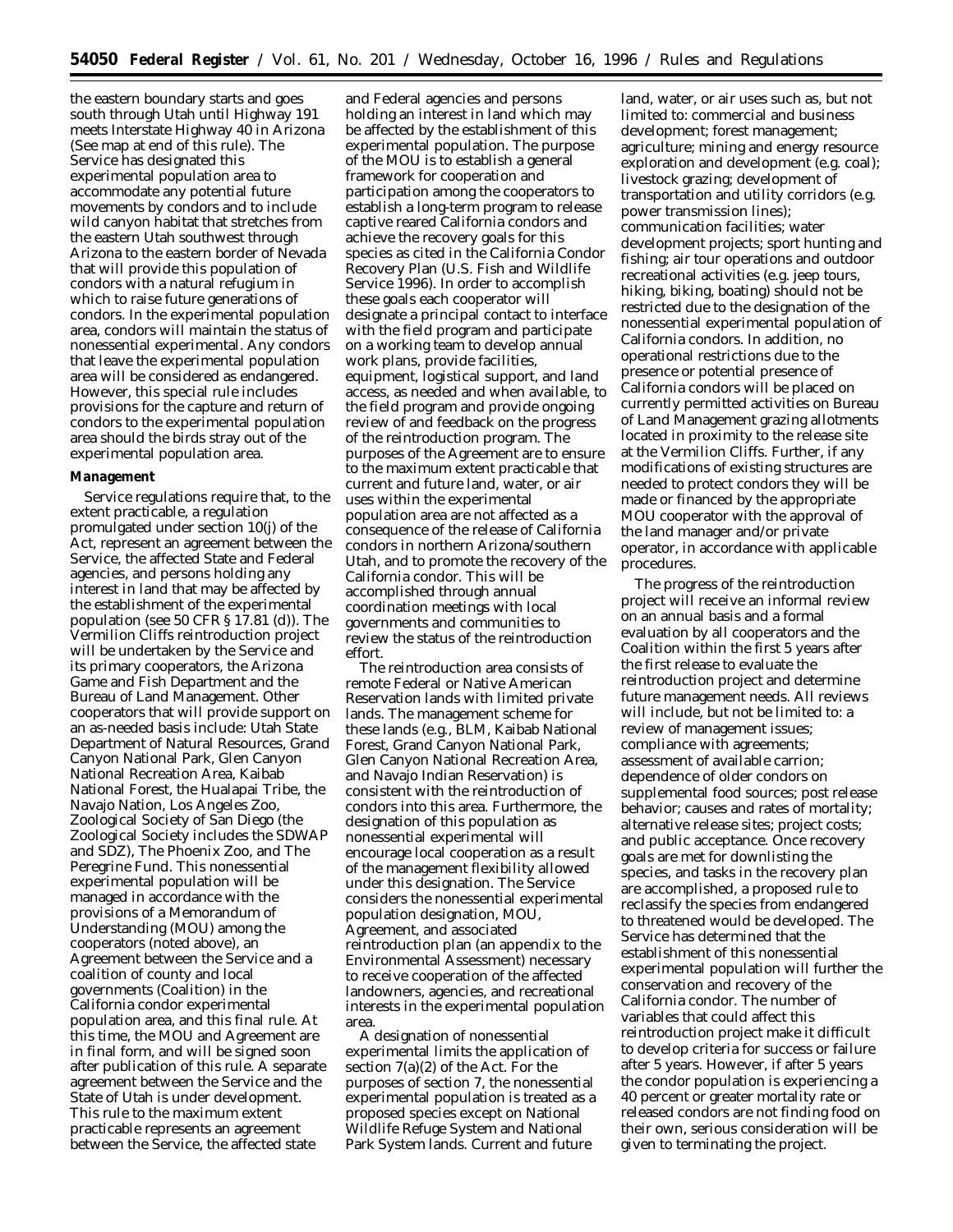# **Summary of Comments and Recommendations**

On November 13, 1990, the Service conducted its first public meeting to discuss the feasibility of reintroducing California condors in the Grand Canyon area, the Grand Canyon National Park hosted the meeting. Represented at the meeting were Federal, State, and Tribal agencies, local industries, conservation organizations, and interested private citizens. After this meeting and before the National Environmental Policy Act (NEPA) process was initiated in May 1995, approximately 16 scoping/ reconnaissance meetings on the reintroduction were held with interested Federal, State, and Tribal agencies. On May 15, 1995, a NEPA scoping letter was sent out to approximately 200 Federal and State agencies, tribal, county, and city governments, private industries, conservation groups, and other interested parties. It announced the Service's intent to prepare an Environmental Assessment on a proposal to establish a long term project to reintroduce California condors into northern Arizona and requested comments on the proposal. On August 14, 1995, the Service mailed out approximately 300 copies of the draft Environmental Assessment for the ''Experimental Release of California Condors at the Vermilion Cliffs, Coconino County, Arizona'' for review and comment. On February 29, 1996, the Service completed a Finding of No Significant Impact (FONSI) for the reintroduction project. A revised version of the FONSI was signed on September 23, 1996. The Service mailed out approximately 300 letters announcing that the FONSI and the final Environmental Assessment were available upon request. The revised FONSI is also available to the public (see **ADDRESSES** section). The development of this NEPA document included a combination of 16 meetings and presentations to explain the proposal and accept comments.

On January 2, 1996, the Service published (61 FR 35) a proposed rule to establish a nonessential experimental population of California condors in northern Arizona/southern Utah with a comment period that closed on February 1, 1996. The proposed rule included the announcement of two public hearings, one in Flagstaff, Arizona, the other in Kanab, Utah. A legal notice, announcing the proposed rule, the two hearings, and inviting public comment was published in the Southern Utah News, The Richfield Reaper, The Times Independent, The Beaver Press, The San

Juan Recorder, The Salt Lake Tribune, Desert News, The Spectrum, Arizona Daily Sun, Kingman Daily Miner, The Arizona Republic, The Phoenix Gazette, Williams Grand Canyon News, Holbrook Tribune News, Las Vegas Review Journal, and The Las Vegas Sun, between January 9 and 14, 1996.

On February 6, 1996, the Service published a notice in the **Federal Register** (61 FR 4394) reopening the comment period until February 29, 1996, and on February 29, 1996, published a second notice (61 FR 7770) extending the comment period until April 1, 1996. The proposed rule and two comment extensions were announced in published legal notices, press releases, and a special mailing to interested parties. Pursuant to 50 CFR 424.16(c)(2), the Service may extend or reopen a comment period upon finding that there is good cause to do so. Full participation of the affected public in the rulemaking process and allowing the Service to consider the best scientific and commercial data available in making a final determination on the proposed action, is deemed as sufficient cause. The extensions were made to address the comments and concerns of the communities located within the proposed experimental population area. During the extension period a series of eight meetings were conducted with State, County, and local governments and industry representatives located within the proposed experimental population area to address their specific concerns.

*Changes in the final rule as a result of public comments:* Two paragraphs (10 and 11) have been added to the special rule based on public comments on the proposed rule. The Service also made minor wording changes to other paragraphs in the special rule to provide more clarity. These additions and minor modifications do not alter the predicted impact or effect of the final rule:

1. Paragraph (1) has been amended to clearly indicate that this release will further the conservation of the California condor.

2. The language describing allowable take has been clarified to indicate that throughout the entire California condor experimental population area, you will not be in violation of the Act if you unavoidably and unintentionally take (including killing or injuring) a California condor, provided such take is non-negligent and incidental to a lawful activity, such as hunting, driving, or recreational activities, and you report the take as soon as possible.

3. According to paragraph 10 in the special rule, the status of the reintroduction project will receive an

informal evaluation on an annual basis and a formal evaluation within the first 5 years after the initial release, and every 5 years thereafter. The evaluation will include, but not be limited to, a review of management issues, compliance with agreements, assessment of available carrion, dependence of older condors on supplemental food sources, post release behavior, causes and rates of mortality, alternative release sites, project costs, and public acceptance. Paragraph 10 in the special rule also includes conditions under which the Service would consider termination of the project. If after 5 years the project is experiencing a 40 percent or greater mortality rate or released condors are not finding food on their own, serious considerations will be given to terminating the project.

4. According to special rule paragraph 11, the Service does not intend to pursue a change in the nonessential experimental population designation to experimental essential, threatened, or endangered, or to modify the experimental population area boundaries without consulting with and obtaining the full cooperation of (1) affected parties located within the experimental population area, (2) the reintroduction program cooperators identified in the Memorandum of Understanding (MOU) for this program, and (3) the cooperators identified in the Agreement for this program. The Service does not intend to change the status of this nonessential population until the California condor is recovered and delisted in accordance with the Act or if this reintroduction is not successful and the rule is revoked. No designation of critical habitat will be made for nonessential populations (16 U.S.C.  $\S 1539(j)(2)(C(ii))$ . If legal actions or other circumstances compel a change in this nonessential experimental population's legal status to essential, threatened, or endangered, or compel the Service to designate critical habitat for the California condors within the experimental population area defined in this rule, then, unless the parties to the MOU and Agreement existing at that time agree that the birds should remain in the wild, all California condors will be removed from such area and this experimental population rule will be revoked. Changes in the legal status and/or removal of this population of California condors will be made in compliance with any applicable Federal rulemaking and other procedures.

To date, the Service has conducted a minimum of 59 meetings, which included 2 public hearings, published 42 legal notices in newspapers in Arizona, Utah, and Nevada, and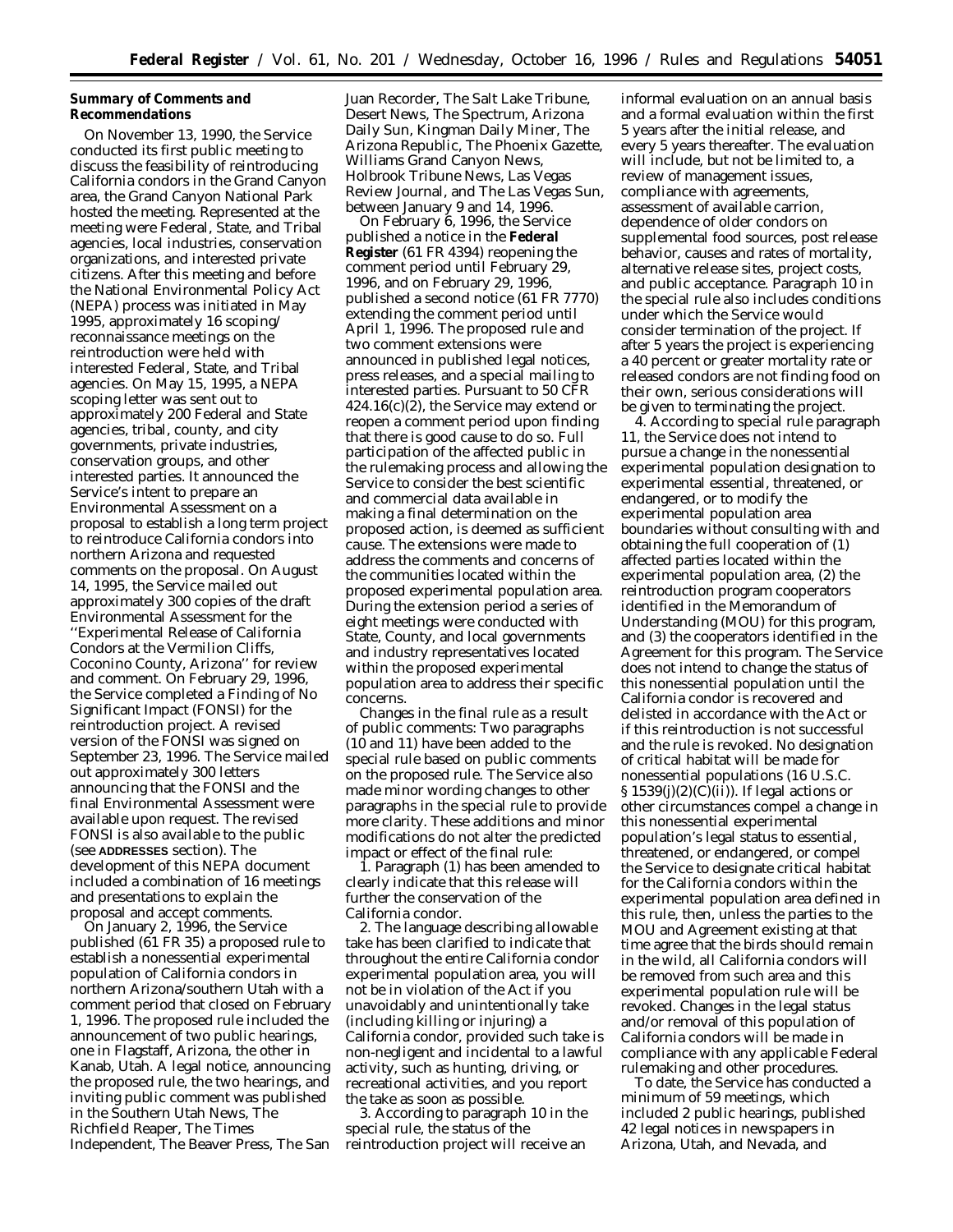developed a mailing list approaching 400 in an attempt to inform all interested parties and address their concerns. A total of 206 written and 33 oral comments were received during the comment period. Analysis of the comments revealed 19 issues that are identified and discussed below.

*Issue 1:* The goal of this reintroduction project needs to be clearly stated. Is it to establish a selfsustaining or artificially maintained population?

*Service Response:* The goal of this reintroduction project is to establish a self-sustaining population of 150 individuals, with at least 15 breeding pairs. In order to accomplish this goal it will be necessary to provide supplemental food as long as young inexperienced condors are being released to the wild. In order for these condors to survive the transition from captivity to the wild they must be provided food until they learn to locate carcasses on their own. For condors this ability develops over an extended period of time; first they must build strength to sustain long foraging flights, then they must learn how to utilize local wind patterns, and finally become familiar with their new environment. This phase is prolonged because there are no adults to guide them through these steps. Over time these condors will attain the knowledge and skill to find carcasses on their own and will become independent of the supplemental food.

Supplemental feeding is an integral component of proven avian release strategies. The successful recovery of the American peregrine falcon (peregrine) was due in part to the reintroduction programs that released young captive-reared peregrines into unoccupied habitats throughout most of its range in North America. When this release program began in 1974 they provided food to young captive-reared peregrines released to the wild. Today, 22 years later, food is still being provided to newly released captivereared peregrines making the transition to the wild. The peregrine wild population is approaching 1,300 pairs. The Service published a notice of intent to propose the peregrine for delisting on June 30, 1995 (60 FR 34406).

*Issue 2:* The large number of road kills in Utah could result in condor mortalities, particularly along Highway 89 between Kanab and Big Water, which bisects a major migration route for the Paunsaugunt mule deer herd. Large numbers of deer are killed along this highway every year that could attract condors which could be injured or killed by highway traffic.

*Service Response:* California condors have never been observed to come down to a highway to feed on road killed carrion (Jan Hamber, Santa Barbara Museum of Natural History, pers. comm. 1996). To ensure that condors released at the Vermilion Cliffs are not attracted to any road kill, the operational plan for this release requires that Highway 89 and others in the area be monitored on a regular basis for road kills, particularly during the spring and fall mule deer migrations when the number of road kills is highest.

All road kills will either be collected and stored in large freezers as a source of future food for condors or moved well off the highway so condors and other scavenging species can feed safely.

*Issue 3:* Will the power lines located in the release area threaten this population?

*Service Response:* Early in 1995, a program to teach condors to avoid power poles/lines was developed and initiated at the Los Angeles Zoo. Power pole aversion training was accomplished by constructing an electrified mock power pole in the large flight pen holding young condors scheduled for release to the wild. This pole was designed to give the condors that landed on it a mild but uncomfortable shock. Natural tree snags were also placed in the flight pen to reward the condors who perched on them with a positive experience, no shock. In less than 2 weeks the condors being trained attempted to land on the pole and received a mild shock. It only took one such experience to teach the condors to avoid the pole.

The group of condors that underwent the power pole aversion training have been in the wild for over 1 year and have not been observed landing on power poles. Although only one power pole configuration was used, this group of condors has avoided all types of power poles. In order to ensure the success of this training method, mock electrified power poles will be erected near the release site, these poles will mimic the configurations in the area. This was done in southern California as a means of continuing the training in the field; however, this group of condors has yet to attempt to land on them.

*Issue 4:* Reintroduction projects can be very expensive, how much is this costing the taxpayer?

*Service Response:* The Service and its cooperators have entered into a partnership with The Peregrine Fund (Fund), a nonprofit conservation organization devoted to the conservation and study of raptors and other birds. The Service approached the Fund to participate in this

reintroduction project because of their extensive experience and success in the captive breeding and releasing of endangered bird species throughout the world. The Fund will be managing the reintroduction project in the field under the direction of the Service and its cooperators. The Fund will also be raising the money to finance the reintroduction project at the Vermilion Cliffs. This extremely important recovery objective will take the condor a significant step closer to recovery, creates little if any landowner burden, and is undertaken with a partner so little cost is borne by the Service.

*Issue 5:* How will the operation of the California condor reintroduction project at the Vermilion Cliffs affect hunting in the area?

*Service Response:* Mule deer, desert bighorn sheep, bison, pronghorn antelope, coyotes, rabbits, and game birds are hunted in the area. The field operation of the reintroduction project will have no impact on these hunts. With the exception of a small [4 hectares (10 acres)] temporary closure at the release site while the condors are being held for release, no restrictions are being placed on public hunting opportunities or any other outdoor recreational activities. The issue of condor deaths attributed to lead poisoning resulting from hunting is addressed under Issue 11.

*Issue 6:* California condors should not be released in northern Arizona because *Gymnogyps californianus* did not occur in northern Arizona prehistorically, the Pleistocene condor was actually *G. amplus.*

*Service Response:* The California Condor was more widespread during the late Pleistocene epoch (Wetmore 1931a, 1931b, Brodkorb 1964, Lundelius *et al.* 1983, Steadman and Miller 1987). In the southwestern United States, condor fossils have been reported from at least 14 caves in the northern Arizona region (deSaussure 1956, Miller 1960, Parmalee 1969, Mead and Phillips 1981, Rea and Hargrave 1984, Emslie 1987, 1988), Nevada (Miller 1931, Howard 1952), New Mexico (Wetmore 1931a, 1932, Howard and Miller 1933, Howard 1962a, 1971, Emslie 1987), and Texas (Wetmore and Friedmann 1933, Emslie 1987). The Arizona specimens are between 9,580–22,110 years before present, based on radiocarbon dating (Emslie 1987, 1990). The disappearance of the condor and other large scavenging birds from these regions coincided with the extinction of the Pleistocene mammalian megafauna, an event that may have been related to climatic changes (Mehringer 1967), to the effects of over hunting by aboriginal man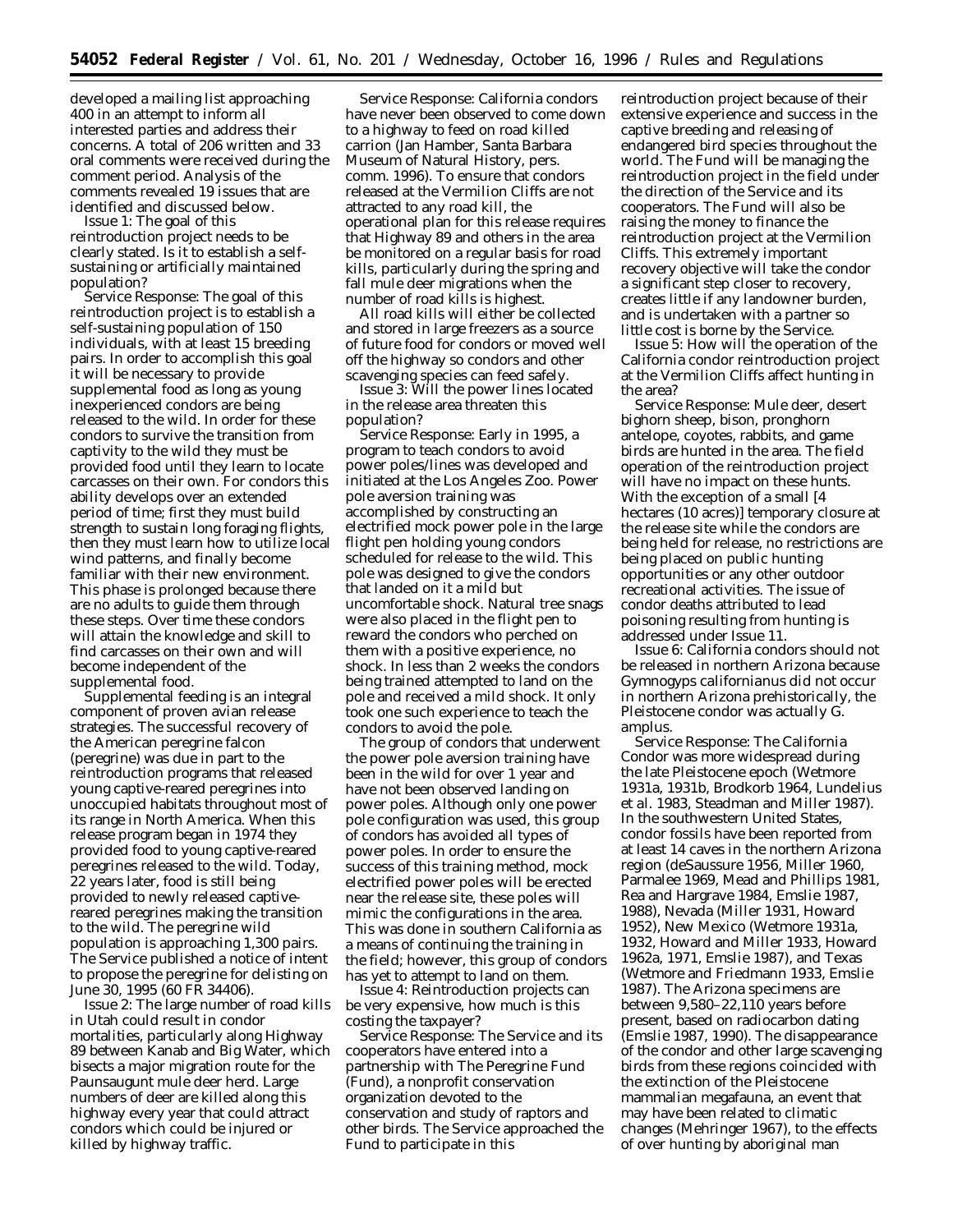(Martin 1967), or to a combination of these factors.

Most authors have arbitrarily assigned all Pleistocene *Gymnogyps* fossils to the form *G. amplus,* described from a large tarsometatarsus found in Pleistocene deposits in a northern California cave (Miller 1911), on the recommendation of Fisher (1944, 1947). However, aside from their generally larger size and slight differences in skull structure (Fisher op cit., cf Emslie 1988), there appear to be no features that distinguish Pleistocene *Gymnogyps* fossils from the bones of modern condors. Furthermore, certain Pleistocene condor bones, including some from Arizona, have been as small as those of present day condors (Miller 1957, Parmalee 1969, Rea and Hargrave 1984).

All avian paleontologists, including Miller (1957) (the original describer of *G. amplus*), Howard (1947, 1962b), Wetmore (1956, 1959), Brodkorb (1964) and Emslie (1987), who have considered the matter have remarked that ''amplus'' is merely a temporal subspecies of present day *G. californianus* and thus its progenitor. As a means of resolving nomenclatural ambiguity and to reflect the presumed relationships among condors old and new, Emslie (1988) recommended that the Pleistocene Gymnogyps fossils and present day California condors all be treated as representatives of the species *G. californianus,* restricting the trinomial *G. californianus amplus* for Pleistocene fossils and the name *G.c. californianus* for the modern birds.

*Issue 7*: The proposed reintroduction location is not within the probable historic range of the California condor.

*Service Response:* Although earlier authors, including Swarth (1914), Harris (1941), Koford (1953), and Wilbur (1978), did not accept historical records of California condors east of California, or regarded such reports as equivocal, several recent authorities have treated these records as authentic (Phillips *et al*. 1964, Rea 1981, Emslie 1986, 1987, Snyder and Snyder in press). Historical sightings of condors in Arizona mentioned by these authors include those of Coues (1866), F. Stephens (in Brewster 1882), Rhoads (1892), Brown (1899), Jacot (ms), and Mearns (ms). A purported sighting of a condor in Utah (Henshaw 1875) and other Utah reports (Hayward *et al*. 1976) seem to be less convincing.

The California condor survived the late Pleistocene extinction by retreating to the coastal mountain ranges of the Pacific Ocean. There it was able to survive by supplementing its diet with fish and marine mammal carcasses that washed onto the beaches (Emslie 1986).

Emslie (1986, 1987) and Snyder and Snyder (in press) suggest that the California condor moved back into Arizona as early as the 1700's in response to the introduction of large herds of cattle, horses, and sheep, which would explain sightings recorded in the 1800's. Emslie (1986, 1987) and Snyder and Snyder (in press) also suggest that the species was eliminated by shooting and other forms of human persecution before it could become reestablished throughout the region.

*Issue 8:* Some expressed concern about the effect the status of California condors could have on the National Recreation Areas located within the experimental population area and how the threatened status of these birds might affect ongoing activities at the National Recreation Areas such as mining, hunting, and grazing, that are of special interest to surrounding communities. A similar concern was expressed with respect to the air tour industry in Grand Canyon National Park and whether future restrictions on this activity could occur.

*Service Response:* Glen Canyon and Lake Mead National Recreation Areas and Grand Canyon National Park are located within the experimental population area; these areas are administered by the Secretary of the Interior, and are included in the National Park System (see 16 U.S.C. § 1c(a)), and are subject to the 1916 Organic Act and other laws applicable to National Parks and Monuments.

Condors located in National Recreation Areas and National Parks within the experimental population area would be treated as a threatened species for purposes of Section 7 consultation. Although enabling legislation for each recreation area authorizes activities unique to the area, they are still managed as units of the National Park System.

The Service does not foresee that activities in the California condor experimental population area, including activities in the National Recreation Areas, would jeopardize the continued existence of the California condor. Additionally, the Service does not foresee that any ongoing or future land, water, or air will be restricted due to this reintroduction project. That is demonstrated by: (1) Condors utilize remote, canyon habitat; (2) the Service has never determined that an activity may cause jeopardy of the condor during the time (29 years) that condors have been listed and fully protected in California; (3) the size of the California condor population is expected to increase in the future; (4) existing land management is compatible with

condors; and (5) the management strategies identified in the experimental population rule virtually eliminate the possibility of impacts to condors or existing and future activities in the experimental population area.

A significant portion of the California condor experimental population area includes remote wild canyon back country habitat that will provide this population with a natural refugium in which to raise young and will minimize the opportunity for condor conflicts with any ongoing or proposed activities. Also, the condor's requirement for remote inaccessible cliff nesting habitat, wide-ranging foraging patterns, and carrion prey base make them less susceptible to impacts from most human related activities. Consequently, condors released into the experimental population area should be able to coexist with the current and anticipated land, water, or air uses in the area in a compatible manner without conflict.

Since the California condor was listed as endangered in 1967, the Service has never rendered a jeopardy determination on the wild fully protected condor population in southern California, clearly demonstrating the benign nature of this species and the likelihood that a jeopardy opinion would ever be rendered on this experimental population.

For the purposes of section  $7(a)(2)$ , the Service would consider the effects a proposed project would have on the entire species. Thus, in analyses under section 7(a)(2), the Service would evaluate the effects a project located on a National Recreation Area against the entire condor population, and not solely against the nonessential experimental population.

As part of the management strategy for this population the Service will relocate any condor within the experimental population area, including the National Park System, to avoid conflicts with ongoing or proposed activities, or when relocation is requested by an adversely affected landowner (see special rule 4(ii)). This provision of the Service's management strategy virtually eliminates any possibility of conflict by allowing the Service or permitted cooperator to remove a condor in order to resolve potential conflict. It is evident that the Service and its Cooperators are committed to do all they can to resolve any problems in an expedient manner in order to avoid conflicts between condors and any current or proposed activities.

Formal consultation with the Service may be required for activities such as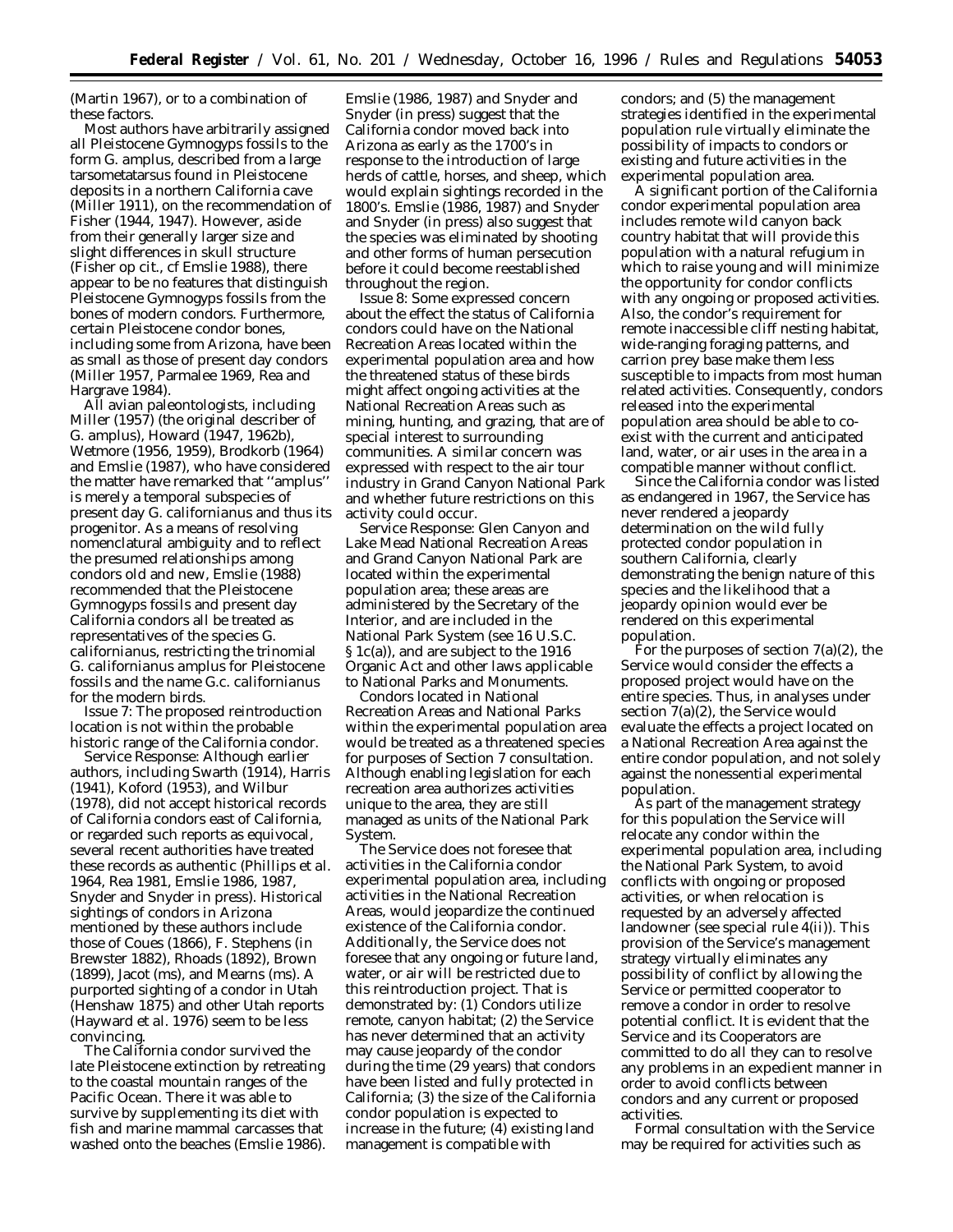mining, hunting, and grazing in these National Recreation Areas. However, as explained above, based on the best available information at the time of this rulemaking, the Service does not foresee that any of these ongoing (or currently proposed) activities is likely to cause jeopardy to the condor.

*Issue 9*: Air Tour Operators in the Grand Canyon National Park (Park) do not believe that condors should be introduced into northern Arizona unless it can be demonstrated that there is an acceptably low impact to air safety.

*Service Response*: The Federal Aviation Administration (FAA), Information Management Section's National Data Base has been collecting voluntary reports on aircraft bird strikes nationwide since 1973 (23 yrs). To date, no bird strikes have been reported within the Grand Canyon National Park (Park) boundary. An estimate of the current number of scenic overflights in the Park is approximately 80,000 annually, an average of 219 flights per day, with the number of flights per day increasing dramatically during the peak summer months. According to the FAA's data base only 11 bird strikes were recorded for the entire State of Arizona during this 23-year period and none resulted in a plane crash or injuries to pilots or passengers. Interviews with pilots operating in the Park indicate that bird strikes have occurred, but were not considered significant enough to report to the FAA.

Dolbeer, Wright, and Cleary (1995) summarized all wildlife strike incidents reported to the FAA in 1994 and, of the 2,220 strike reports analyzed, 2,150 (97 percent) involved birds. Most bird strikes occurred during the approach/ landing (54 percent) and take-off (34 percent) phases of flight (Dolbeer, Wright, and Cleary 1995). This would put most bird strikes in close vicinity to airports and at very low elevations. Condors are not expected to utilize this airspace. In the unlikely event that a condor would fly or perch within the operating space of an airport, it would be captured and moved for its safety and the safety of those utilizing the airport.

California condors soaring in the Grand Canyon will be utilizing the updrafts and deflected winds generated by large cliff walls. Their flights along these walls will be to forage, to fly to and from nests, or down to water, all of which will take place well below the Grand Canyon rim. The advantage of this air lift is lost above the Grand Canyon rim, therefore, condors should be expected to soar at or below the rim when in the Grand Canyon, well below the air traffic. Some comparisons have been made between eagles and condors

relative to the potential for collisions with planes. Eagles are aggressive, fast, and able to change directions instantaneously. Also, they are not dependent on winds, like condors to gain elevation. They would be more likely to utilize the airspace above the Grand Canyon and pose a threat to air traffic and yet, there has never been a substantiated aircraft eagle strike to date. Condors on the other hand, are dependent on winds generated by the topography of the Grand Canyon, their soaring flights are slow, deliberate, and predictable. Pilots flying at or below 200 miles per hour (mph) should be able to see and avoid bird strikes. The commercial air carriers operating in the Grand Canyon fly at speeds of approximately 120 to 150 mph (Mike Ebersole, Grand Canyon National Park, pers. comm. 1996).

Wilbur (1978) investigated over 300 California condor mortalities recorded between 1806 and 1976, and none involved a collision with an aircraft. There is no known record of an aircraftcondor strike or near miss (Jan Hamber, Santa Barbara Museum of Natural History, pers. comm. 1996). The Service is confident that condors and the air tour operators can co-exist to the mutual benefit of one another and plans to work closely with air tour operators to ensure the safety of condors and air tours.

*Issue 10*: What will the food source for condors be and is it adequate to support a self-sustaining population of condors?

*Service Response*: California condors feed on the carcasses of dead animals, primarily mammals (Wilbur 1978). Koford (1953) listed observations of California condors feeding on 24 different mammalian species over the last two centuries. However, ungulates including the carcasses of domestic livestock are expected to be the primary sources of food for condors released at the Vermilion Cliffs. The Kaibab Plateau supports a large population of mule deer and a small population is resident on the Paria Plateau. Desert bighorn sheep (*Ovis canadensis nelsoni*) are found on the Paria Plateau, the west side of the Kaibab Plateau, and the Grand Canyon. House Rock Valley supports a small population of pronghorn antelope. These ungulates become available to condors as natural mortalities, hunter kills and road kills. Road kills removed from Highway 89 could be a significant source of supplemental food, particularly during the spring and fall deer migration, when as many as 20 road kills have been recorded in a single night. Mortality in the bison (*Bison bison*) herd managed by the Arizona Game and Fish Department located in

House Rock Valley could provide a source of carcasses for supplemental feeding of young California condors (Vashti Supplee, Arizona Game and Fish Department, pers. comm. 1995). There are eight Bureau of Land Management and seven Forest Service livestock grazing allotments on the Paria Plateau, eastern Kaibab Plateau, and House Rock Valley. In addition to these public allotments there are private and State-owned inholdings in House Rock Valley and the Paria Plateau that are being grazed (U.S. Fish and Wildlife 1995b). Because of their ability to forage over large areas, it is difficult to predict exactly what condors will feed on and where, once they start dispersing from the release site.

As a survival strategy, condors have a very efficient lifestyle. When they are not looking for carcasses or attending eggs or young, they spend most of their time perched on a roost. In flight they soar on thermals and updrafts which requires little energy expenditure, and they are often airborne all day. Despite their large size, their efficient flight allows them to cover large areas in search of food with little physical effort. Having evolved this foraging strategy, condors can survive in a landscape that does not appear to provide the density of carrion necessary to sustain such a large bird. In addition, condors have no known natural predators in the wild and therefore, do not expend energy avoiding predators.

As the California condor population becomes established in the experimental area, the Service will be able to better evaluate whether the area's carrying capacity is less than or greater than the stated target of 150 condors and 15 breeding pairs.

*Issue 11*: Lead poisoning could be a problem once young condors learn to find carrion on their own. How does the Service plan to address this potential threat to condors?

*Service Response*: Three California condor deaths have been attributed to lead poisoning since 1983 (Janssen *et al*. 1986, Wiemeyer *et al*. 1988). Uncovered carcasses and gut piles resulting from ungulate or small mammal hunting were the probable sources of the lead (Pattee *et al*. 1990). Limited hunting takes place on the Paria Plateau, so the opportunity for condors to encounter unrecovered hunter kills or gut piles is relatively low. However, the Kaibab Plateau is heavily hunted and represents a threat to condors once they disperse from the release site and learn to locate food on their own. This process could take 1 or more years. The Service in cooperation with the Department, Bureau of Land Management, and the Forest Service,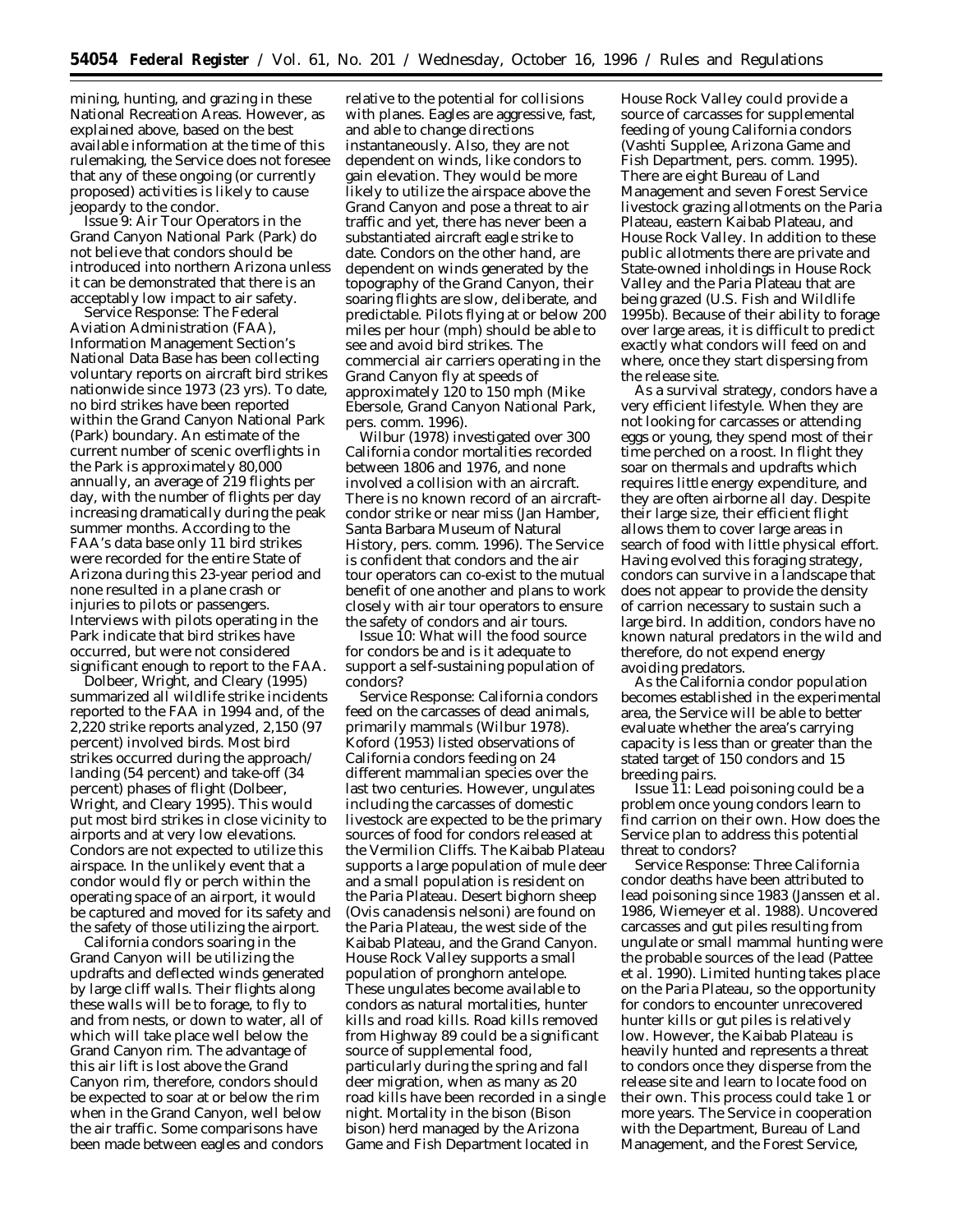plans to utilize this window of time to address the potential threat of lead poisoning by initiating a hunter education program on the danger of lead to condors and suggesting ways that hunters can help (e.g., bury gut piles), and investigating potential non-toxic sources of ammunition that could be substituted for lead bullets on a voluntary basis. The Service does not intend to request modifications or restrictions to the current hunting regulations anywhere in the vicinity of the Vermilion Cliffs release site or in the experimental population area. Issue 5 also addresses the concern on the affects of this reintroduction on hunting.

Some condor deaths from this and other sources of mortality are to be expected, but will presumably be more than compensated by natural and captive reproduction.

*Issue 12:* There is a concern that the increase in recreational activity due to bird-watchers and other visitors coming to the Vermilion Cliffs area to view the condors could result in impacts to the local environment (e.g., off-road travel, littering, trespass).

*Service Response:* Highway 89A parallels the Vermilion Cliffs for approximately 45km (28mi), affording excellent opportunities to view condors (U.S. Fish and Wildlife Service 1995b). The interpretive centers at the Navajo Bridge and Jacob Lake will be supplied with information on the natural history and status of the condors. The Dominguez-Escalante interpretive pullout and the House Rock Overlook will provide excellent panoramic views of the Vermilion Cliffs (U.S. Fish and Wildlife Service 1995b). With these opportunities available and the unpaved roads unsuitable for most passenger vehicles, it is anticipated that virtually all wildlife viewing will be done from the paved highway.

*Issue 13:* There is a concern that the use of the ''nonessential experimental'' designation will not provide adequate protection for this population.

*Service Response:* A Memorandum of Understanding (MOU) developed by the Service, Arizona Game and Fish Department, State of Utah Department of Natural Resources, Division of Wildlife Resources, Bureau of Land Management, Grand Canyon National Park, Glen Canyon National Recreation Area, Kaibab National Forest, The Peregrine Fund, Hualapai Tribe, The Navajo Nation, The Los Angeles Zoo, Zoological Society of San Diego, and The Phoenix Zoo is in final form. This MOU is designed to achieve conservation of the California condor through voluntary agreement to manage this population according to the

recovery goals for this species as cited in the California Condor Recovery Plan (U.S. Fish and Wildlife Service 1996).

*Issue 14:* It was suggested that the nonessential population area (area) be enlarged to include the entire State of Utah. This suggestion was based on the concerns that the condors could easily travel outside the designated area and relocating condors would be logistically difficult and potentially harmful to the birds.

*Service Response:* Although wide ranging in their foraging patterns, flights by recently reintroduced condors and movement data collected in the 1980s by Meretsky and Synder (1992), suggest that the designated area will adequately contain this population for the life of the project. Possible stress or injury associated with relocating condors that have left the area will be avoided. However, inconsistent food supplies make it impossible to predict with certainty the future foraging patterns of this population. Should the designated area prove to be inadequate, the Service has the option to revise this rule to increase the designated area or change its configuration based on the movements of the birds.

*Issue 15:* Several points concerning compliance with the National Environmental Policy Act (NEPA) were raised. These were: inadequate public notice was provided for the proposed project; that an environmental impact statement, not an environmental assessment, is necessary due to the large area of the nonessential experimental designation; and there is a perceived conflict of interest with the Peregrine Fund who was the contractor that prepared the environmental assessment.

*Service Response:* The California condor recovery effort in northern Arizona/southern Utah represents the culmination of over 6 years of work with State, Federal, Tribal, and Municipal agencies, and the general public. The Service has sponsored or participated in public meetings and provided public comment periods on both the draft EA and this rulemaking in an attempt to inform all interested parties throughout the experimental population area of the proposed project. Refer to the above introductory paragraphs of the ''Summary of Comments and Recommendations'' section of this rule for a more detailed account of announcements and legal notices, meetings, and comment periods. The Service believes that it has fully met the requirements and intent of NEPA for full public involvement and the disclosure of the effects of the proposed action.

An environmental impact statement is required for any given project when that major Federal action may significantly affect the quality of the human environment. The analysis of effects of the proposed action on existing land uses and human activities completed as part of the environmental assessment did not demonstrate any significant impacts to the natural or physical environment, or the relationship of people with that environment. The provisions of the nonessential experimental designation under section 10(j) of the Act are intended to relax regulations governing the protection of reintroduced populations of endangered species. This action does not impose land use restriction or otherwise affect land management activities. Throughout the entire California condor experimental population area, you will not be in violation of the Act if you unavoidably and unintentionally take (including killing or injuring) a California condor, provided such take is non-negligent and incidental to a lawful activity, such as hunting, driving, or recreational activities, and you report the take as soon as possible. Therefore, neither the ''context'' nor ''intensity'' test of significance of affect of the proposed action under NEPA would trigger the preparation of an environmental impact statement.

NEPA specifically provides that the lead Federal agency, a project applicant, or a contractor may prepare the required environmental documentation. However, regardless of who prepares these documents, it does not diminish the lead agency's responsibilities to provide guidance and participate in the preparation of the environmental assessment, independently evaluate the information included in the documents, make its own evaluation of the environmental issues, and take responsibility for the scope and content of the environmental assessment. The Service reviewed and evaluated information in the EA while it was being developed and believes the conclusions drawn through the EA process are appropriate and fully supportable as demonstrated by adopting the EA, distributing the EA as a Service document and preparing a Finding of No Significant Impact based upon that EA.

*Issue 16:* The release of a nonessential experimental population of California condors was opposed because it was seen by some as facilitating the designation of the reintroduction area as a wilderness area.

*Service Response:* As discussed earlier in this final rule, the reintroduction area was selected as the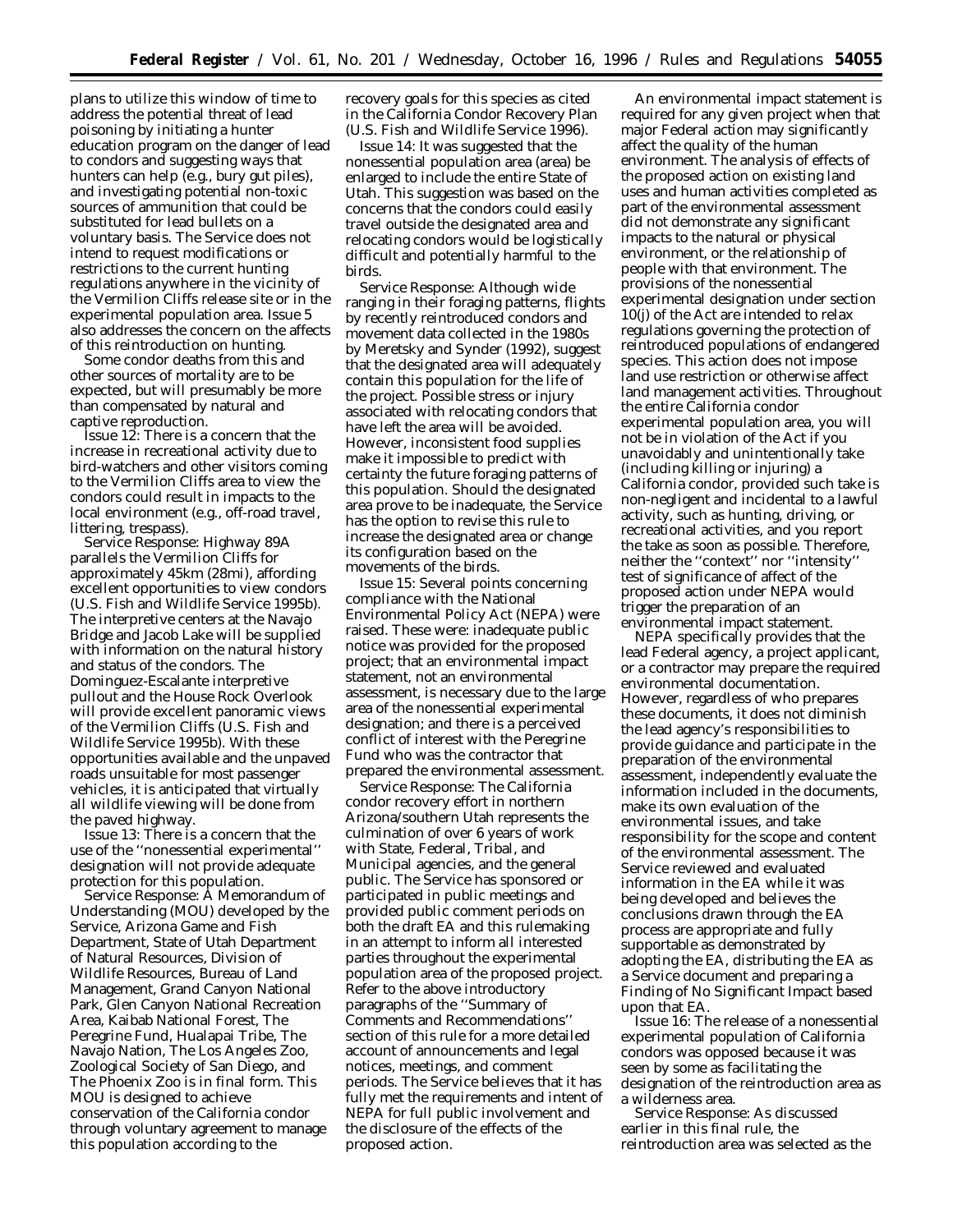area for reintroduction because of its remoteness and because it contained habitat features used by condors. The Service's decision to issue this final rule to establish a nonessential experimental population of California condors and to reintroduce condors is not intended to support or to oppose the designation of any wilderness areas. Wilderness areas are designated via an Act of Congress after extensive review by the Federal land manager and other interested parties.

*Issue 17:* The Service's definition of take is too broad. The Service could interpret take incidental to otherwise lawful activities (e.g., road building or widening, farming, construction projects such as housing developments) to constitute avoidable take. The terms 'unavoidable" and "accidental" were seen as being too vague, and impossible for a defendant to prove in court.

*Service Response:* Take of an endangered or threatened species is prohibited by the Act, and carries criminal penalties for knowing violation. In this rule, take is prohibited except where such take is unavoidable and unintentional (including killing or injuring), provided such take is nonnegligent and incidental to a lawful activity, such as hunting, driving, or recreational activities and the take is reported as soon as possible. Thus activities such as shooting, or intentionally harassing, or attempting to run over a condor with a motor vehicle are prohibited, and subject to criminal prosecution.

As noted above, the rule also provides that take that is ''non-negligent and incidental to an otherwise lawful activity'' is not prohibited. Thus, construction activities, road building or widening, and farming, if performed in the above described manner, would not constitute take.

*Issue 18:* The Service should provide a 100 percent guarantee that the release of California condors will not in any way restrict the use of private property, including use of water rights.

*Service Response:* As discussed under Issue 17 above, otherwise lawful activities such as farming, ranching, road building, and construction projects on private land should not be restricted. Activities such as the intentional killing of condors are prohibited and subject to criminal prosecution.

*Issue 19:* The Service should explain whether or not any interaction is expected between California condors and Mexican spotted owls.

*Service Response:* The Service does not expect any interaction between condors and Mexican spotted owls. Condors prefer relatively open areas, whereas owls prefer denser forests.

## **National Environmental Policy Act**

A final environmental assessment as defined under authority of the National Environmental Policy Act (NEPA), has been prepared and is available to the public at the Service office identified in the **ADDRESSES** section. This assessment formed the basis for the decision that the California condor reintroduction is not a major Federal action which would significantly affect the quality of the human environment within the meaning of section 102(2)(C) of NEPA.

## **Migratory Bird Treaty Act**

The final rule will not affect protection provided to the California condor by the Migratory Bird Treaty Act (MBTA). The take of all migratory birds, including the California condor, is governed by the MBTA. The MBTA regulates the taking of migratory birds for educational, scientific, and recreational purposes.

## **Required Determinations**

This final rule was subject to Office of Management and Budget review under Executive Order 12866. The rule will not have a significant economic effect on a substantial number of small entities under the Regulatory Flexibility Act (5 U.S.C. 601 *et seq.*). Based on the information discussed in this rule concerning public projects and private activities within the experimental population area, the rule will not cause significant economic impacts. Also, no direct costs, enforcement costs, information collection, or recordkeeping requirements are imposed on small entities by this action and the rule contains no record-keeping requirements, as defined in the Paperwork Reduction Act of 1980 (44 U.S.C. 350 *et seq.*). This rule does not require a federalism assessment under Executive Order 12612 because it would not have any significant federalism effects as described in the Order.

The 30-day delay between publication of a final rule and its effective date as provided by the Administrative Procedure Act (5 U.S.C. 553(d)(3)) has been waived. The prompt reintroduction of the current release candidates is desirable for the following reasons: The space currently utilized by this year's condor cohort will soon be needed to house next year's release candidates; and the longer young condors are held in captivity beyond the optimal release window of 6 to 10 months, the more difficult they are to manage at release time, increasing the risk to the birds. Therefore, good cause exists for this rule to be effective immediately upon publication.

# **References Cited**

A complete list of all references cited herein is available upon request from the Arizona Field Office or Ventura Field Office. (See **ADDRESSES** section.)

## **Author**

The primary author of this rule is Robert Mesta, U.S. Fish and Wildlife Service, Ecological Services, Ventura Field Office. (See **ADDRESSES** section.)

## **List of Subjects in 50 CFR Part 17**

Endangered and threatened species, Exports, Imports, Reporting and Record Keeping requirements, and Transportation.

## **Regulation Promulgation**

## **PART 17—[AMENDED]**

Accordingly, the Service hereby amends part 17, subchapter B of Chapter I, Title 50 of the Code of Federal Regulations as set forth below:

1. The authority citation for part 17 continues to read as follows:

**Authority:** 16 U.S.C. 1361–1407; 16 U.S.C. 1531–1544; 16 U.S.C. 4201–4245; Pub. L. 99– 625, 100 Stat. 3500, unless otherwise noted.

2. In Section 17.11(h), the table entry ''Condor, California'' under BIRDS is revised to read as follows:

# **§ 17.11 Endangered and threatened wildlife.**

\* \* \* \* \* (h) \* \* \*

| <b>Species</b> |                 |                | Vertebrate popu-                           | Status | When listed | Critical | Special |
|----------------|-----------------|----------------|--------------------------------------------|--------|-------------|----------|---------|
| Common name    | Scientific name | Historic range | lation where endan-<br>gered or threatened |        |             | habitat  | rules   |
|                |                 |                |                                            |        |             |          |         |
| <b>BIRDS</b>   |                 |                |                                            |        |             |          |         |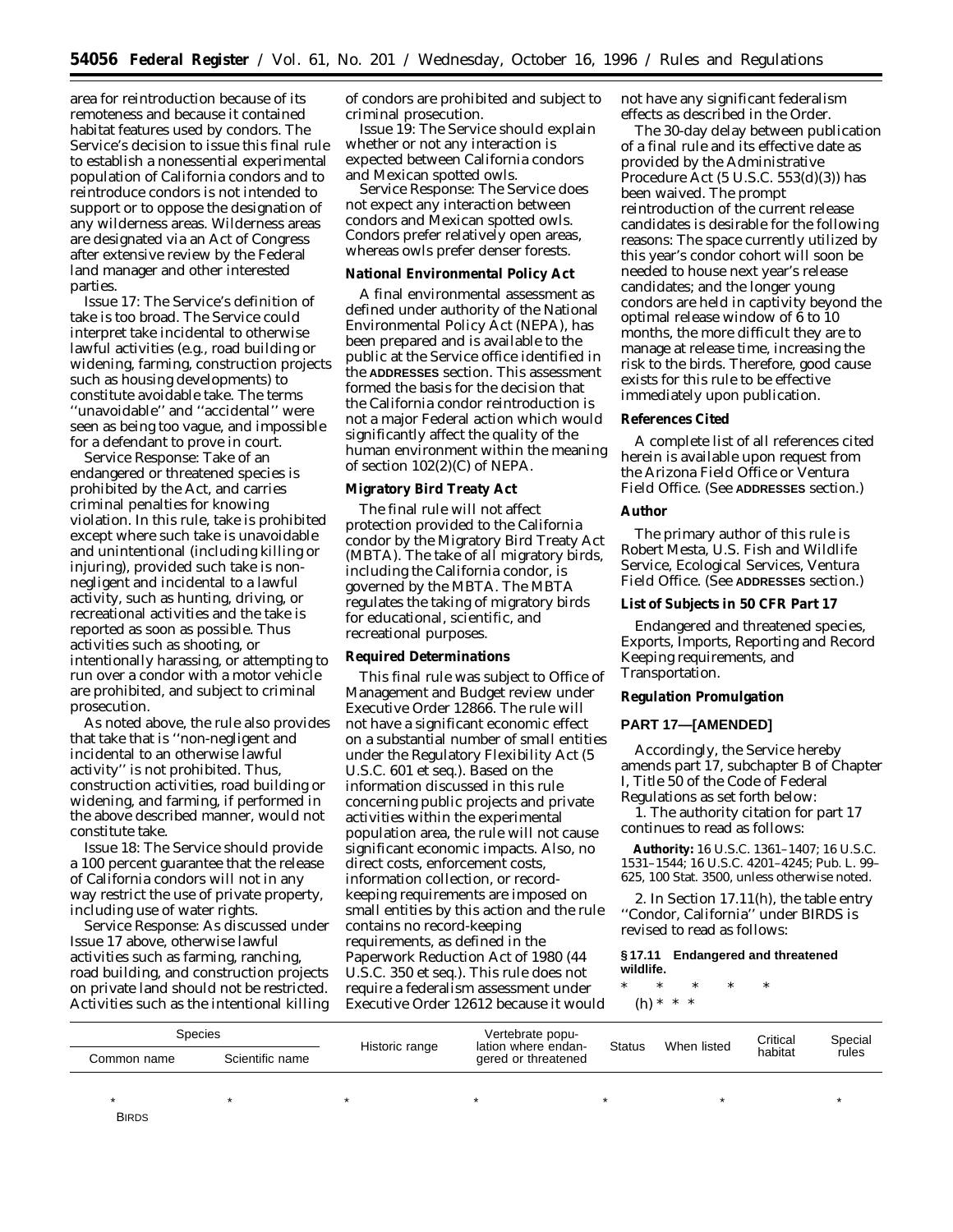| <b>Species</b>     |                             |                                                          | Vertebrate popu-                                                                |               |             | Critical  | Special   |
|--------------------|-----------------------------|----------------------------------------------------------|---------------------------------------------------------------------------------|---------------|-------------|-----------|-----------|
| Common name        | Scientific name             | Historic range                                           | lation where endan-<br>gered or threatened                                      | <b>Status</b> | When listed | habitat   | rules     |
|                    |                             | $\star$                                                  | $\ast$                                                                          | $\star$       | $\star$     |           |           |
| Condor, California | Gymnogyps<br>californianus. | U.S.A. (AZ, CA, OR,<br>UT), Mexico (Baja<br>California). | U.S.A. only, except<br>where listed as an<br>experimental pop-<br>ulation below | Е             | 1,597       | 17.95(b)  | <b>NA</b> |
|                    |                             | do                                                       | U.S.A. (specific por-<br>tions of Arizona,<br>Nevada, and Utah).                | XN            | 597         | <b>NA</b> | 17.84(i)  |
|                    |                             | $\star$                                                  | $\star$                                                                         |               |             |           |           |

3. Section 17.84 is amended by adding paragraph (j) to read as follows:

#### **§ 17.84 Special rules—vertebrates.**

\* \* \* \* \* (j) California condor (*Gymnogyps californianus*).

(1) The California condor (*Gymnogyps californianus*) population identified in paragraph (j)(8) of this section is a nonessential experimental population, and the release of such population will further the conservation of the species.

(2) You must not take any California condor in the wild in the experimental population area except as provided by this rule:

(i) Throughout the entire California condor experimental population area, you will not be in violation of the Endangered Species Act (Act) if you unavoidably and unintentionally take (including killing or injuring) a California condor, provided such take is non-negligent and incidental to a lawful activity, such as hunting, driving, or recreational activities, and you report the take as soon as possible as provided under paragraph 5 below.

(3) If you have a valid permit issued by the Service under § 17.32, you may take California condors in the wild in the experimental population area, pursuant to the terms of the permit.

(4) Any employee or agent of the Fish and Wildlife Service (Service), Bureau of Land Management or appropriate State wildlife agency, who is designated for such purposes, when acting in the course of official duties, may take a California condor from the wild in the experimental population area and vicinity if such action is necessary:

(i) For scientific purposes;

(ii) To relocate California condors within the experimental population area to improve condor survival, and to address conflicts with ongoing or proposed activities, or with private landowners, when removal is necessary to protect the condor, or is requested by an adversely affected landowner or land manager, or other adversely affected party. Adverse effects and requests for

condor relocation will be documented, reported and resolved in as an expedient manner as appropriate to the specific situation to protect condors and avoid conflicts. Prior to any efforts to relocate condors, the Service will obtain permission from the appropriate landowner(s);

(iii) To relocate California condors that have moved outside the experimental population area, by returning the condor to the experimental population area or moving it to a captive breeding facility. All captures and relocations from outside the experimental population area will be coordinated with Service Cooperators, and conducted with the permission of the landowner(s) or appropriate land management agency(s).

(iv) To aid a sick, injured, or orphaned California condor;

(v) To salvage a dead specimen that may be useful for scientific study; or

(vi) To dispose of a dead specimen.

(5) Any taking pursuant to paragraphs  $(j)(2)$ ,  $(j)(4)(iv)$ ,  $(j)(4)(v)$ , and  $(j)(4)(vi)$ , of this section must be reported as soon as possible to the Field Supervisor, U.S. Fish and Wildlife Service, Ecological Services, Arizona Field Office, Phoenix, 2321 W. Royal Palm Road, Suite 103, Arizona (telephone 602/640–2720) who will determine the disposition of any live or dead specimens.

(6) You must not possess, sell, deliver, carry, transport, ship, import, or export by any means whatsoever, any California condor or part thereof from the experimental population taken in violation of this paragraph (j) or in violation of applicable State or Tribal laws or regulations or the Act.

(7) It is unlawful for you to attempt to commit, solicit another to commit, or cause to be committed, any offense defined in paragraphs (j)(2) and (j)(6) of this section.

(8) The designated experimental population area of the California condor includes portions of three states— Arizona, Nevada, and Utah. The southern boundary is Interstate Highway 40 in Arizona from its junction with Highway 191 west across Arizona to Kingman; the western boundary starts at Kingman, goes northwest on Highway 93 to Interstate Highway 15, continues northeasterly on Interstate Highway 15 in Nevada and Utah, to Interstate Highway 70 in Utah; where the northern boundary starts and goes across Utah to Highway 191; where the eastern boundary starts and goes south through Utah until Highway 191 meets Interstate Highway 40 in Arizona (See map at end of this paragraph (j)).

(i) All California condors released into the experimental population area, and their offspring, are to be marked and visually identifiable by colored and coded patagial wing markers.

(ii) The Service has designated the experimental population area to accommodate the potential future movements of a wild population of condors. All released condors and their progeny are expected to remain in the experimental area due to the geographic extent of the designation.

(9) The nonessential experimental population area includes the entire highway rights-of-way of the highways in paragraph (j)(8) of this section that constitute the perimeter boundary. All California condors found in the wild within these boundaries will comprise the experimental population.

(i) The experimental population is to be monitored during the reintroduction project. All California condors are to be given physical examinations before being released.

(ii) If there is any evidence that the condor is in poor health or diseased, it will not be released to the wild.

(iii) Any condor that displays signs of illness, is injured, or otherwise needs special care may be captured by authorized personnel of the Service, Bureau of Land Management, or appropriate State wildlife agency or their agents, and given the appropriate care. These condors are to be re-released into the reintroduction area as soon as possible, unless physical or behavioral problems make it necessary to keep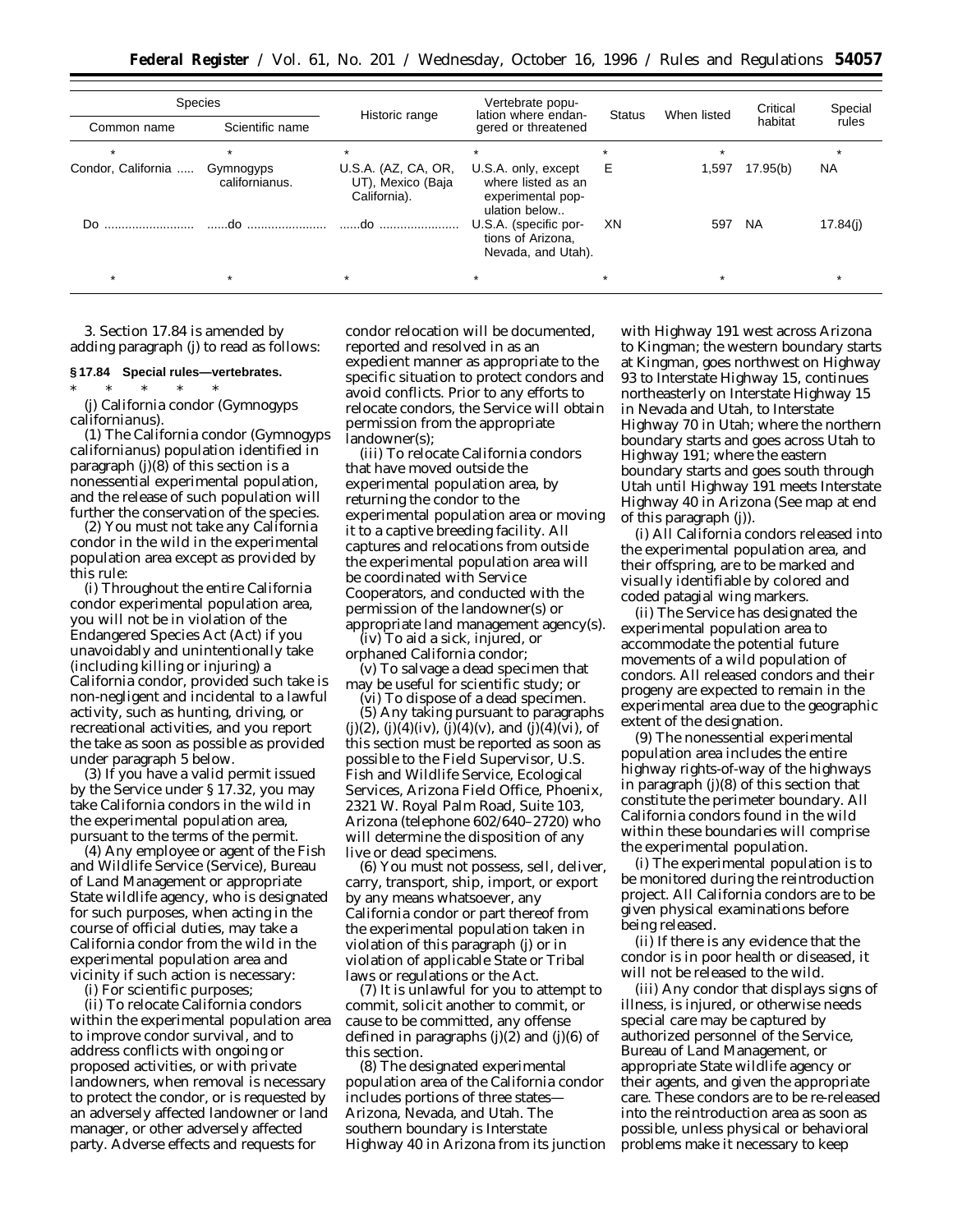them in captivity for an extended period of time, or permanently.

(10) The status of the reintroduction project is to receive an informal review on an annual basis and a formal evaluation within the first 5 years after the initial release, and every 5 years thereafter. This evaluation will include, but not be limited to: a review of management issues; compliance with agreements; assessment of available carrion; dependence of older condors on supplemental food sources; post release behavior; causes and rates of mortality; alternative release sites; project costs; public acceptance; and accomplishment of recovery tasks prescribed in California Condor Recovery Plan. The number of variables that could affect this reintroduction project make it difficult to develop criteria for success or failure after 5 years. However, if after 5 years the project is experiencing a 40 percent or greater mortality rate or

released condors are not finding food on their own, serious consideration will be given to terminating the project.

(11) The Service does not intend to pursue a change in the nonessential experimental population designation to experimental essential, threatened, or endangered, or modify the experimental population area boundaries without consulting with and obtaining the full cooperation of affected parties located within the experimental population area, the reintroduction program cooperators identified in the memorandum of understanding (MOU) for this program, and the cooperators identified in the agreement for this program.

(i) The Service does not intend to change the status of this nonessential population until the California condor is recovered and delisted in accordance with the Act or if the reintroduction is not successful and the rule is revoked.

No designation of critical habitat will be made for nonessential populations (16 U.S.C.  $\S 1539(j)(2)(C)(ii)$ .

(ii) Legal actions or other circumstances may compel a change in this nonessential experimental population's legal status to essential, threatened, or endangered, or compel the Service to designate critical habitat for the California condors within the experimental population area defined in this rule. If this happens, all California condors will be removed from the area and this experimental population rule will be revoked, unless the parties to the MOU and agreement existing at that time agree that the birds should remain in the wild. Changes in the legal status and/or removal of this population of California condors will be made in compliance with any applicable Federal rulemaking and other procedures.

**BILLING CODE 4310–55–P**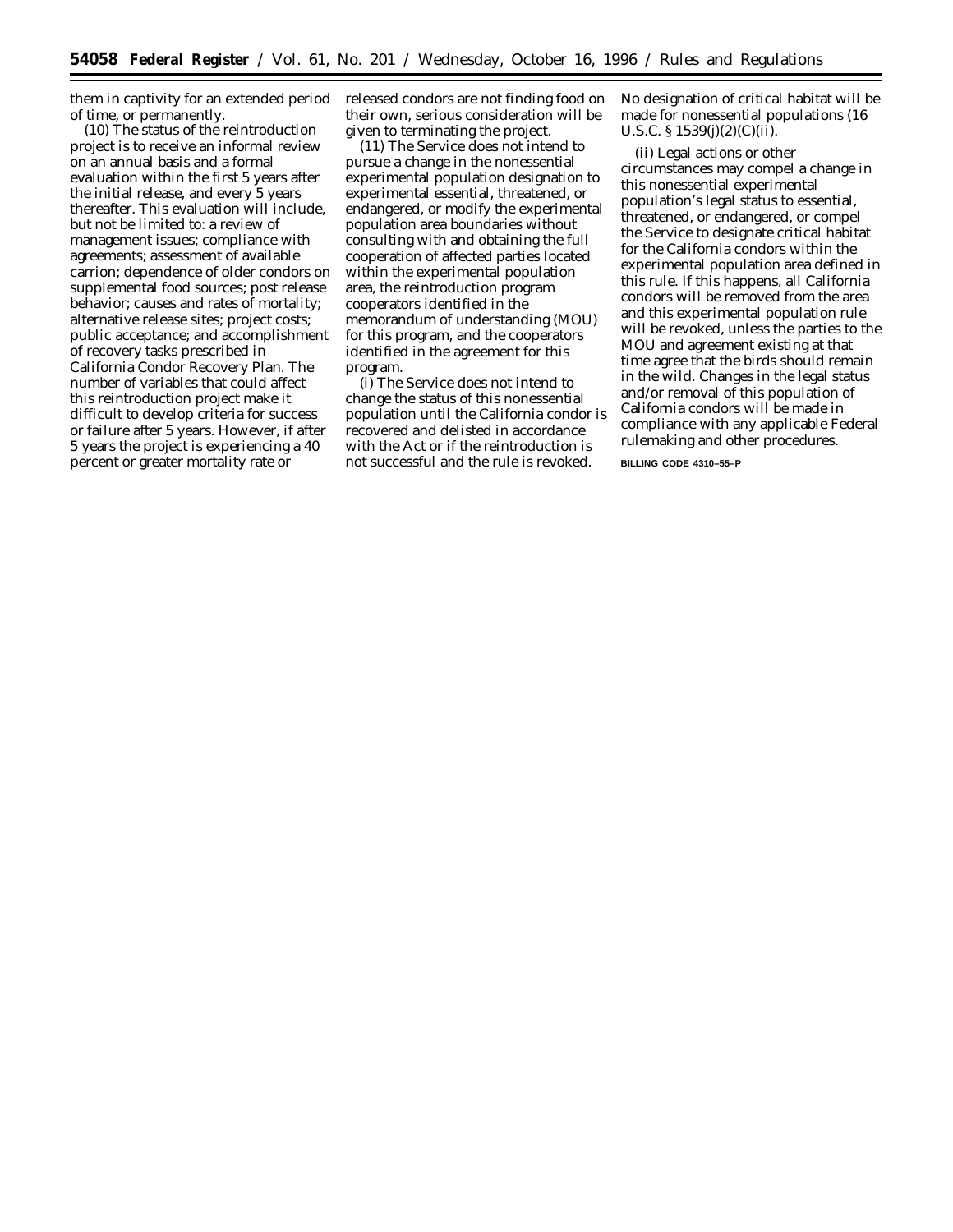# **CALIFORNIA CONDOR**

Nonessential Experimental Population Area And Release Site